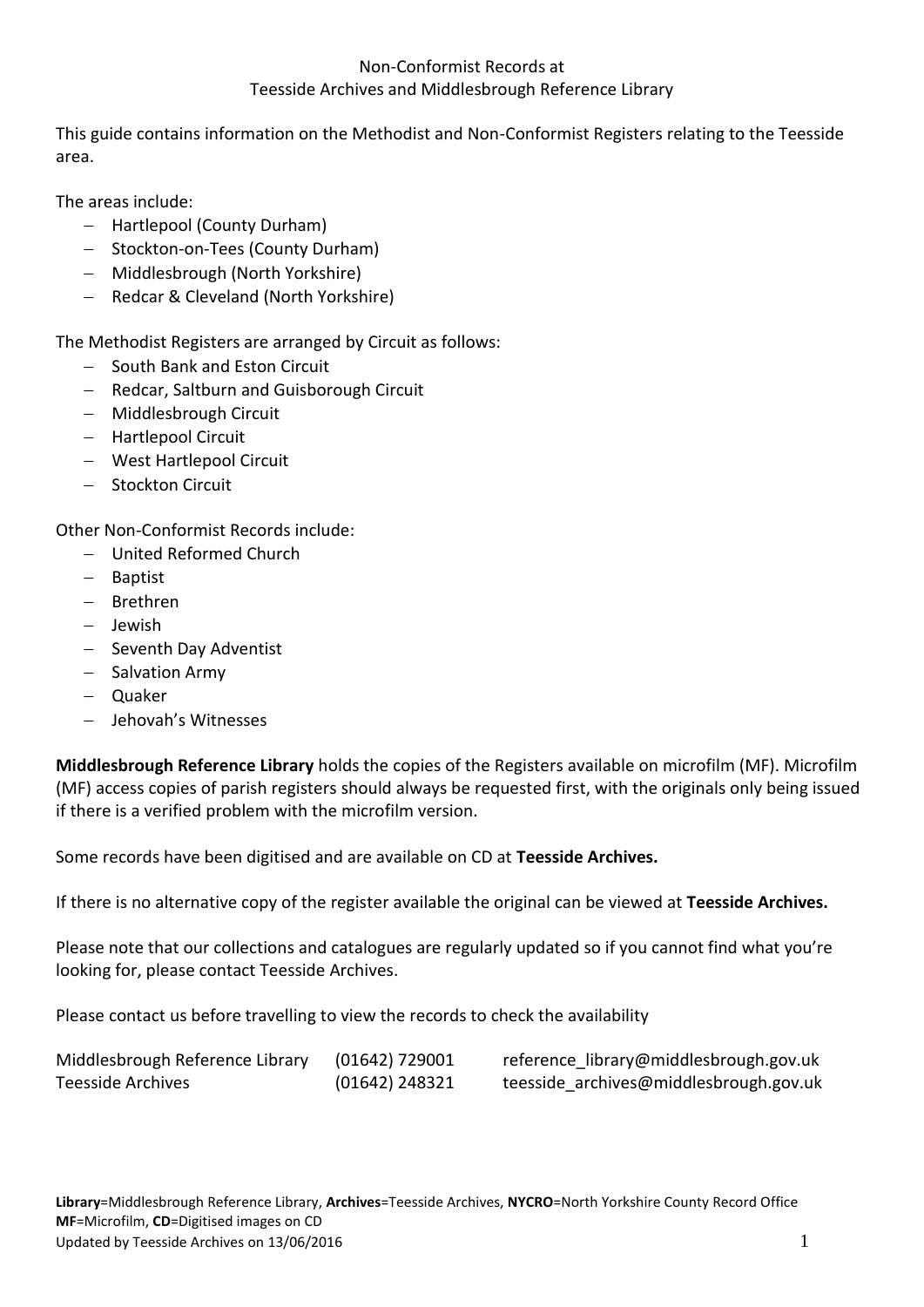| Eston, South Eston Chapel, Jubilee Road, later Eston Methodist Church - Primitive Methodist 6 |  |
|-----------------------------------------------------------------------------------------------|--|
|                                                                                               |  |
|                                                                                               |  |
|                                                                                               |  |
|                                                                                               |  |
|                                                                                               |  |
|                                                                                               |  |
|                                                                                               |  |
|                                                                                               |  |
|                                                                                               |  |
|                                                                                               |  |
|                                                                                               |  |
|                                                                                               |  |
|                                                                                               |  |
|                                                                                               |  |
|                                                                                               |  |
|                                                                                               |  |
|                                                                                               |  |
|                                                                                               |  |
|                                                                                               |  |
|                                                                                               |  |
|                                                                                               |  |
|                                                                                               |  |
|                                                                                               |  |
|                                                                                               |  |
|                                                                                               |  |
|                                                                                               |  |
|                                                                                               |  |
|                                                                                               |  |
|                                                                                               |  |
|                                                                                               |  |
|                                                                                               |  |
|                                                                                               |  |
|                                                                                               |  |
|                                                                                               |  |
| Middlesbrough Circuit                                                                         |  |
|                                                                                               |  |
|                                                                                               |  |
|                                                                                               |  |
|                                                                                               |  |
|                                                                                               |  |
|                                                                                               |  |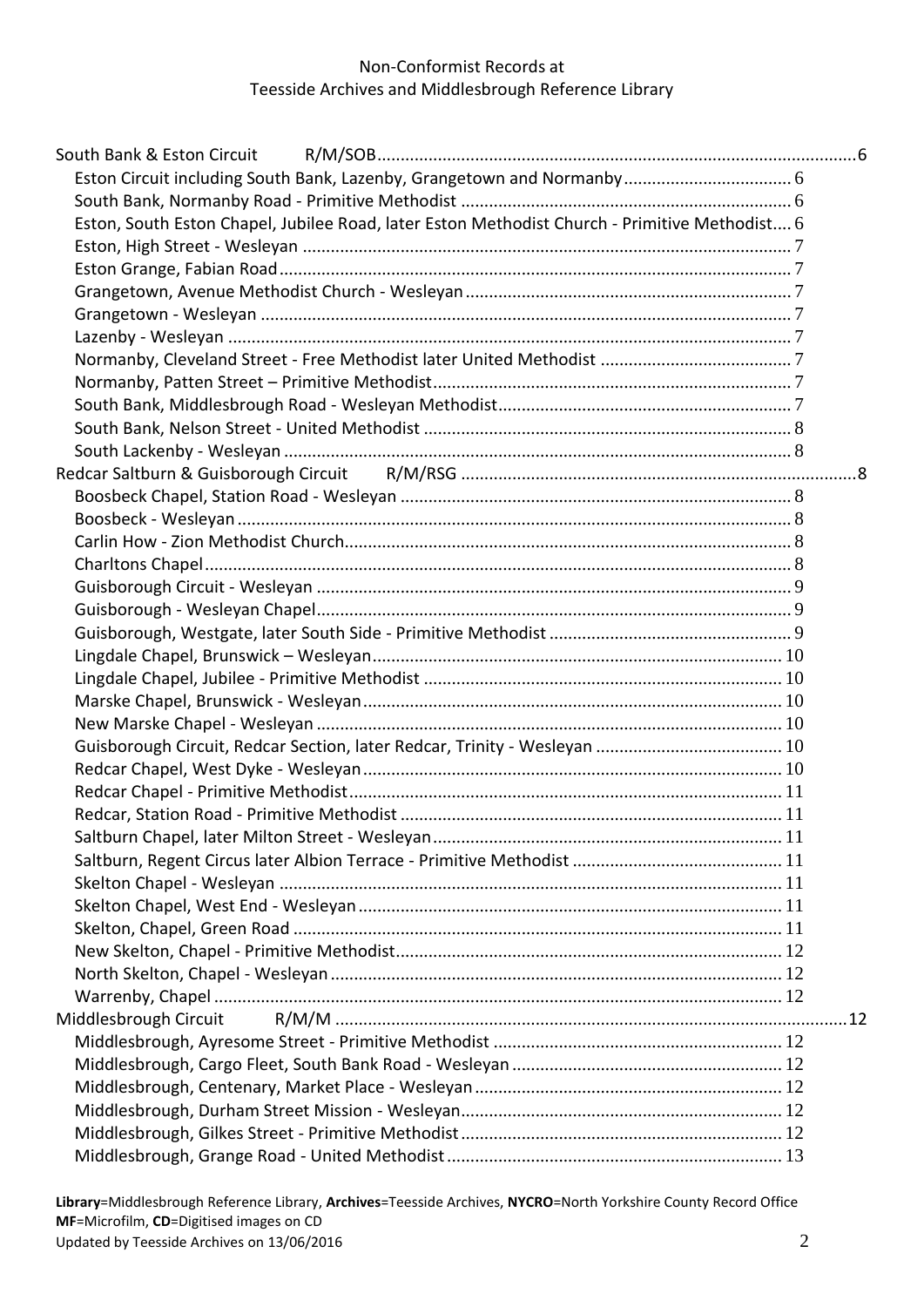| Middlesbrough, Linthorpe Road, Wesley Central Mission/Big Wesley - Wesleyan  13                     |     |  |
|-----------------------------------------------------------------------------------------------------|-----|--|
|                                                                                                     |     |  |
| Middlesbrough, Richmond Street later Linthorpe Road - Primitive Methodist 13                        |     |  |
|                                                                                                     |     |  |
| Middlesbrough, Milton Street, Paradise Mission - United Methodist Free Church 14                    |     |  |
| Middlesbrough, North Ormesby Road, corner of Atlas Street - New Connexion  14                       |     |  |
| North Ormesby, Nelson Street later Westbourne Grove - Primitive Methodist 14                        |     |  |
| North Ormesby, Smeaton Street later Kings Road Wesleyan later North Ormesby Methodist Church 14     |     |  |
| Middlesbrough, Newport Methodist Church, Orwell Street - Primitive Methodist 15                     |     |  |
|                                                                                                     |     |  |
| Middlesbrough, Park Wesley, Linthorpe Road corner of Ayresome Street -Wesleyan  15                  |     |  |
|                                                                                                     |     |  |
| Middlesbrough, Swatters Carr Primitive Methodist Chapel later Southfield Road - Primitive Methodist |     |  |
|                                                                                                     |     |  |
| Middlesbrough, Swatters Carr Mission, Waterloo Road later Woodlands Road - Wesleyan  16             |     |  |
|                                                                                                     |     |  |
|                                                                                                     |     |  |
|                                                                                                     |     |  |
|                                                                                                     |     |  |
|                                                                                                     |     |  |
|                                                                                                     |     |  |
|                                                                                                     |     |  |
| Loftus & Staithes Circuit                                                                           |     |  |
|                                                                                                     |     |  |
|                                                                                                     |     |  |
|                                                                                                     |     |  |
|                                                                                                     |     |  |
|                                                                                                     |     |  |
|                                                                                                     |     |  |
|                                                                                                     | -19 |  |
|                                                                                                     |     |  |
|                                                                                                     |     |  |
|                                                                                                     |     |  |
|                                                                                                     |     |  |
|                                                                                                     |     |  |
|                                                                                                     |     |  |
| Hartlepool, Northgate Street Wesleyan Chapel, later Headland Methodist Church and Institute20       |     |  |
|                                                                                                     |     |  |
|                                                                                                     |     |  |
|                                                                                                     |     |  |
| West Hartlepool Methodist Circuit                                                                   |     |  |
|                                                                                                     |     |  |
|                                                                                                     |     |  |
|                                                                                                     |     |  |
|                                                                                                     |     |  |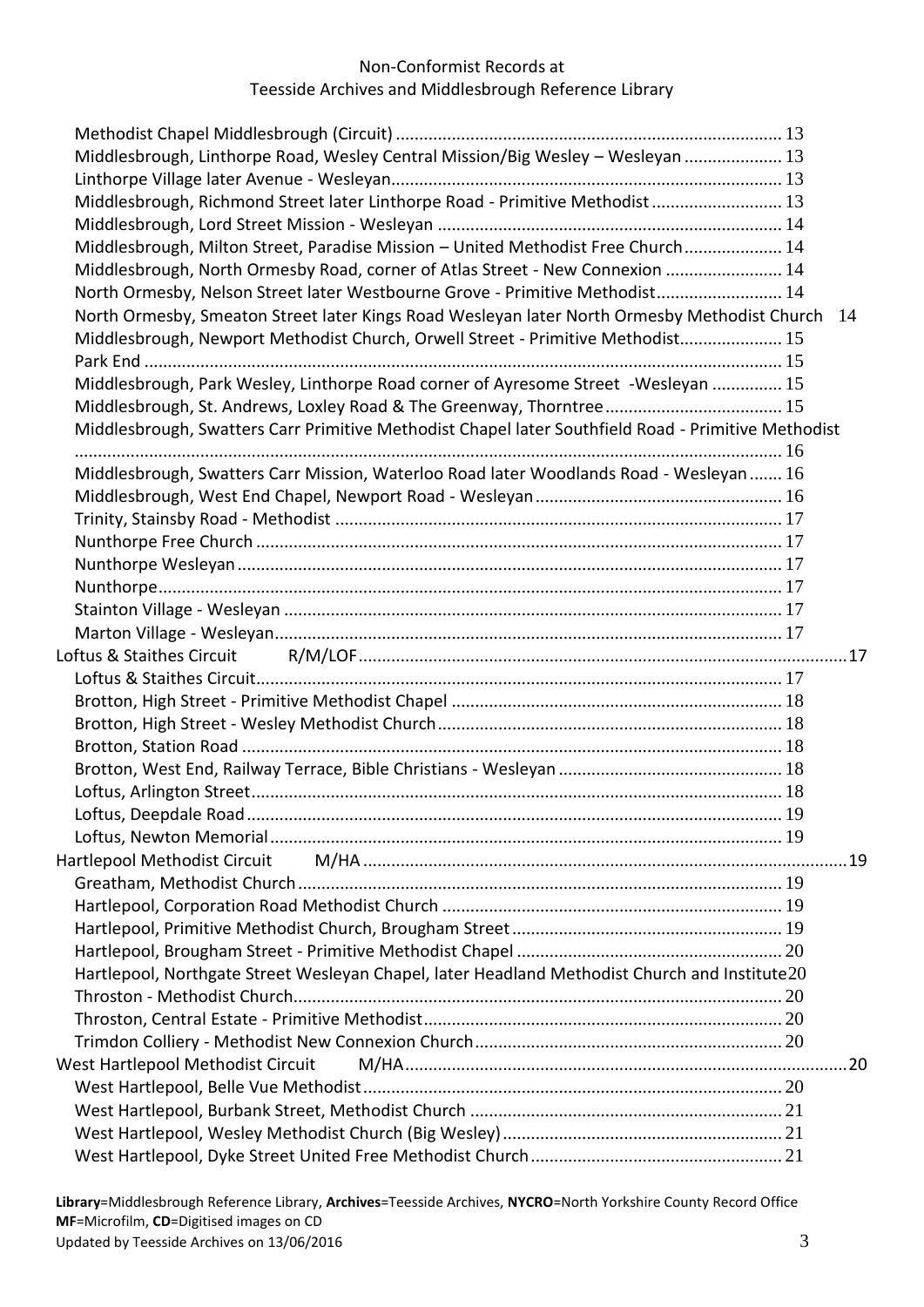| <b>Stockton Methodist Circuit</b> |     |
|-----------------------------------|-----|
|                                   |     |
|                                   |     |
|                                   |     |
|                                   |     |
|                                   |     |
|                                   |     |
|                                   |     |
|                                   |     |
|                                   |     |
|                                   |     |
|                                   |     |
|                                   |     |
|                                   |     |
|                                   |     |
|                                   |     |
|                                   |     |
|                                   |     |
|                                   |     |
|                                   |     |
|                                   |     |
|                                   |     |
|                                   |     |
|                                   |     |
|                                   |     |
|                                   |     |
|                                   |     |
|                                   |     |
|                                   |     |
|                                   | .28 |
|                                   |     |
|                                   |     |
|                                   |     |
|                                   |     |
|                                   |     |
|                                   |     |
|                                   |     |
|                                   |     |
|                                   |     |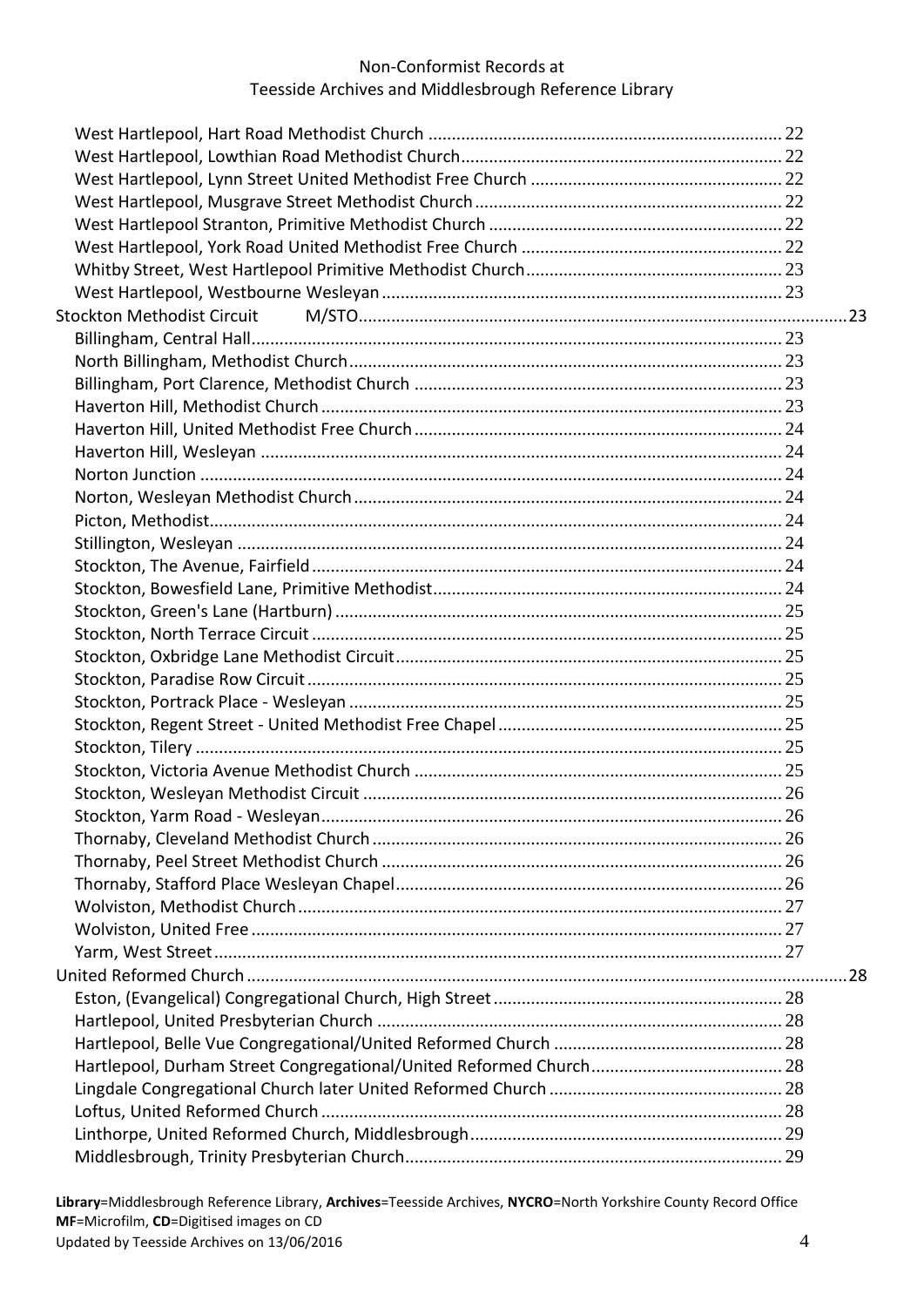| Thornaby, Congregational Church, Mansfield Street later United Reformed Church  30      |  |
|-----------------------------------------------------------------------------------------|--|
| <b>Baptist</b>                                                                          |  |
|                                                                                         |  |
|                                                                                         |  |
| Brethren                                                                                |  |
|                                                                                         |  |
| Jewish                                                                                  |  |
|                                                                                         |  |
|                                                                                         |  |
|                                                                                         |  |
| Salvation Army                                                                          |  |
|                                                                                         |  |
|                                                                                         |  |
|                                                                                         |  |
|                                                                                         |  |
|                                                                                         |  |
|                                                                                         |  |
|                                                                                         |  |
|                                                                                         |  |
|                                                                                         |  |
| Jehovah's Witnesses                                                                     |  |
|                                                                                         |  |
|                                                                                         |  |
|                                                                                         |  |
|                                                                                         |  |
|                                                                                         |  |
| Guisborough Ebenezer Chapel (Independent) and Stokelsey Bethel Chapel (Independent)  33 |  |
|                                                                                         |  |
|                                                                                         |  |
|                                                                                         |  |
|                                                                                         |  |
|                                                                                         |  |
|                                                                                         |  |
|                                                                                         |  |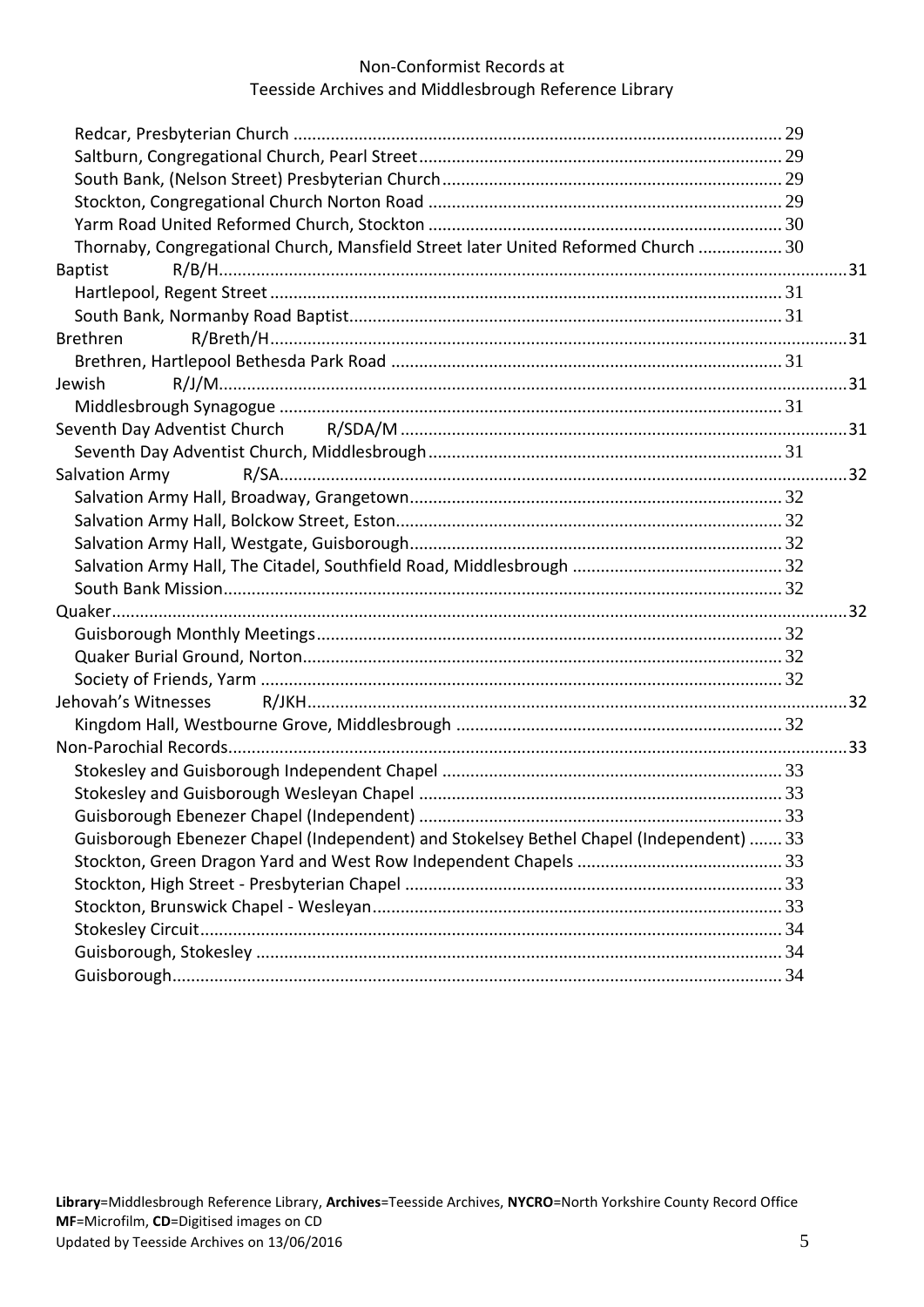# <span id="page-5-0"></span>**South Bank & Eston Circuit Community Community R/M/SOB**

## <span id="page-5-1"></span>*Eston Circuit including South Bank, Lazenby, Grangetown and Normanby*

| <b>Baptisms</b> | 1859-1879, 1897                              | MF199/CD M1  | Library/Archives |
|-----------------|----------------------------------------------|--------------|------------------|
| <b>Baptisms</b> | 1876-1901                                    | MF199/CD M1  | Library/Archives |
| <b>Baptisms</b> | 1901-1908                                    | MF199        | Library          |
| <b>Baptisms</b> | 1908-1917                                    | <b>MF200</b> | Library          |
| <b>Baptisms</b> | 1918-1931                                    | MF200/CD M3  | Library/Archives |
| <b>Baptisms</b> | 1931-1950*                                   | MF200/CD M5  | Library/Archives |
|                 | * Becomes South Bank, Normaby Road from 1946 |              |                  |
| <b>Baptisms</b> | 1905-1913                                    | MF200/CD M3  | Library/Archives |
| <b>Baptisms</b> | 1914-1929                                    | MF200/CD M3  | Library/Archives |
| <b>Baptisms</b> | 1929-1952*                                   | CD M4        | Archives         |
|                 |                                              |              |                  |

\*Includes Jubilee Road, Patten Street, South Lackenby, Barnaby Moor, South Bank Normanby Road, Eston High Street and Lazenby

## <span id="page-5-2"></span>*South Bank, Normanby Road - Primitive Methodist*

See Eston Circuit for earlier Baptisms

| <b>Baptisms</b>  | 1950-1962 | CD <sub>M5</sub> | Archives |
|------------------|-----------|------------------|----------|
| <b>Baptisms</b>  | 1963-2000 | CD <sub>M5</sub> | Archives |
| <b>Marriages</b> | 1909-1918 | CD <sub>M6</sub> | Archives |
| <b>Marriages</b> | 1918-1926 | CD <sub>M6</sub> | Archives |
| <b>Marriages</b> | 1926-1932 | CD <sub>M6</sub> | Archives |
| <b>Marriages</b> | 1933-1937 | CD <sub>M6</sub> | Archives |
| <b>Marriages</b> | 1937-1947 | CD <sub>M6</sub> | Archives |
| <b>Marriages</b> | 1947-1956 | CD <sub>M6</sub> | Archives |
| <b>Marriages</b> | 1956-1969 | CD <sub>M6</sub> | Archives |
| <b>Marriages</b> | 1969-1997 | CD <sub>M6</sub> | Archives |

## <span id="page-5-3"></span>*Eston, South Eston Chapel, Jubilee Road, later Eston Methodist Church - Primitive Methodist*

See Eston Circuit for earlier Baptisms. Became Eston Methodist Church in 1962

| <b>Baptisms</b>  | 1943-1947 | MF200/CD M7      | Library/Archives |
|------------------|-----------|------------------|------------------|
| <b>Baptisms</b>  | 1947-1971 | CD <sub>M7</sub> | Archives         |
| <b>Marriages</b> | 1909-1919 | MF190            | Library          |
| <b>Marriages</b> | 1920-1930 | MF190            | Library          |
| <b>Marriages</b> | 1930-1942 | MF190            | Library          |
| <b>Marriages</b> | 1942-1946 | MF190            | Library          |
| <b>Marriages</b> | 1947-1955 | MF190            | Library          |
| <b>Marriages</b> | 1956-1968 | MF190            | Library          |
| <b>Marriages</b> | 1968-1970 | MF190            | Library          |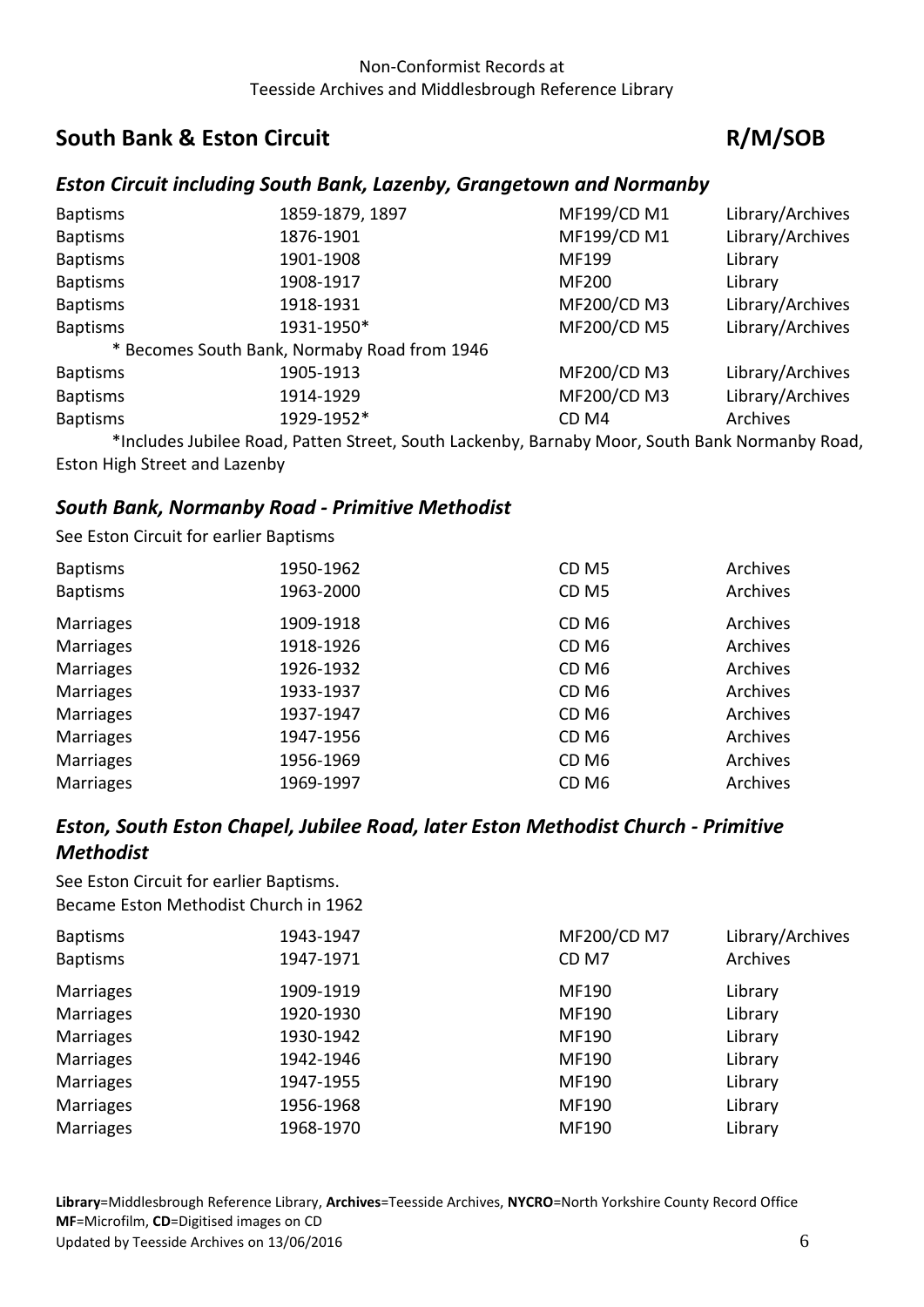## <span id="page-6-0"></span>*Eston, High Street - Wesleyan*

| <b>Eston Grange, Fabian Road</b> |                                         |             |                  |
|----------------------------------|-----------------------------------------|-------------|------------------|
| Marriages                        | 1941-1958                               | MF190       | Library          |
| Marriages                        | 1919-1941                               | MF190       | Library          |
| <b>Baptisms</b>                  | 1901-1955                               | CD M8       | Archives         |
| <b>Baptisms</b>                  | 1872-1901                               | MF200/CD M8 | Library/Archives |
|                                  | Closed and sold in 1959, now demolished |             |                  |

<span id="page-6-3"></span><span id="page-6-2"></span><span id="page-6-1"></span>

| <b>Marriages</b>      | 1986-2003                                      | Original Only: R/M/SOB/4/9 |                   |
|-----------------------|------------------------------------------------|----------------------------|-------------------|
|                       | Grangetown, Avenue Methodist Church - Wesleyan |                            |                   |
| Closed 1948           |                                                |                            |                   |
| <b>Marriages</b>      | 1930-1939                                      | MF190                      | Library           |
| <b>Marriages</b>      | 1940-1947                                      | MF190                      | Library           |
| Grangetown - Wesleyan |                                                |                            |                   |
| <b>Baptisms</b>       | 1887-1933                                      | MF200/CD M9                | Library/ Archives |
| <b>Baptisms</b>       | 1933-1949                                      | MF200/CD M9                | Library/ Archives |
| <b>Baptisms</b>       | 1949-1966                                      | CD <sub>M9</sub>           | Archives          |
| Lazenby - Wesleyan    |                                                |                            |                   |

## <span id="page-6-5"></span>*Normanby, Cleveland Street - Free Methodist later United Methodist*

United with Normanby, Patten Street Meeting 1960. Locally known as 'The Free Church'.

<span id="page-6-4"></span>Baptisms **1875-1980** CD M10 **Archives** 

| <b>Baptisms</b>  | 1901-1925 | MF200/CD M11 | Library/ Archives |
|------------------|-----------|--------------|-------------------|
| <b>Baptisms</b>  | 1925-1943 | MF200/CD M11 | Library/ Archives |
| <b>Baptisms</b>  | 1942-1951 | MF200/CD M11 | Library/ Archives |
| <b>Baptisms</b>  | 1951-1960 | MF200/CD M11 | Library/ Archives |
| Marriages        | 1949-1956 | MF192        | Library           |
| <b>Marriages</b> | 1956-1959 | MF192        | Library           |
| <b>Marriages</b> | 1959      | MF192        | Library           |

## <span id="page-6-6"></span>*Normanby, Patten Street – Primitive Methodist* United with Normanby, Cleveland Street Meeting 1960.

| <b>Baptisms</b> | 1952-1961 | <b>CD M14</b> | Archives |  |
|-----------------|-----------|---------------|----------|--|

## <span id="page-6-7"></span>*South Bank, Middlesbrough Road - Wesleyan Methodist*

Closed and sold in 1960, building now demolished.

| <b>Baptisms</b> | 1870-1885 | MF199/CD M12 | Library/ Archives |
|-----------------|-----------|--------------|-------------------|
| <b>Baptisms</b> | 1885-1900 | MF199/CD M12 | Library/ Archives |
| <b>Baptisms</b> | 1900-1924 | MF199/CD M12 | Library/ Archives |

**Library**=Middlesbrough Reference Library, **Archives**=Teesside Archives, **NYCRO**=North Yorkshire County Record Office **MF**=Microfilm, **CD**=Digitised images on CD Updated by Teesside Archives on 13/06/2016 **7** and the Updated by Teesside Archives on 13/06/2016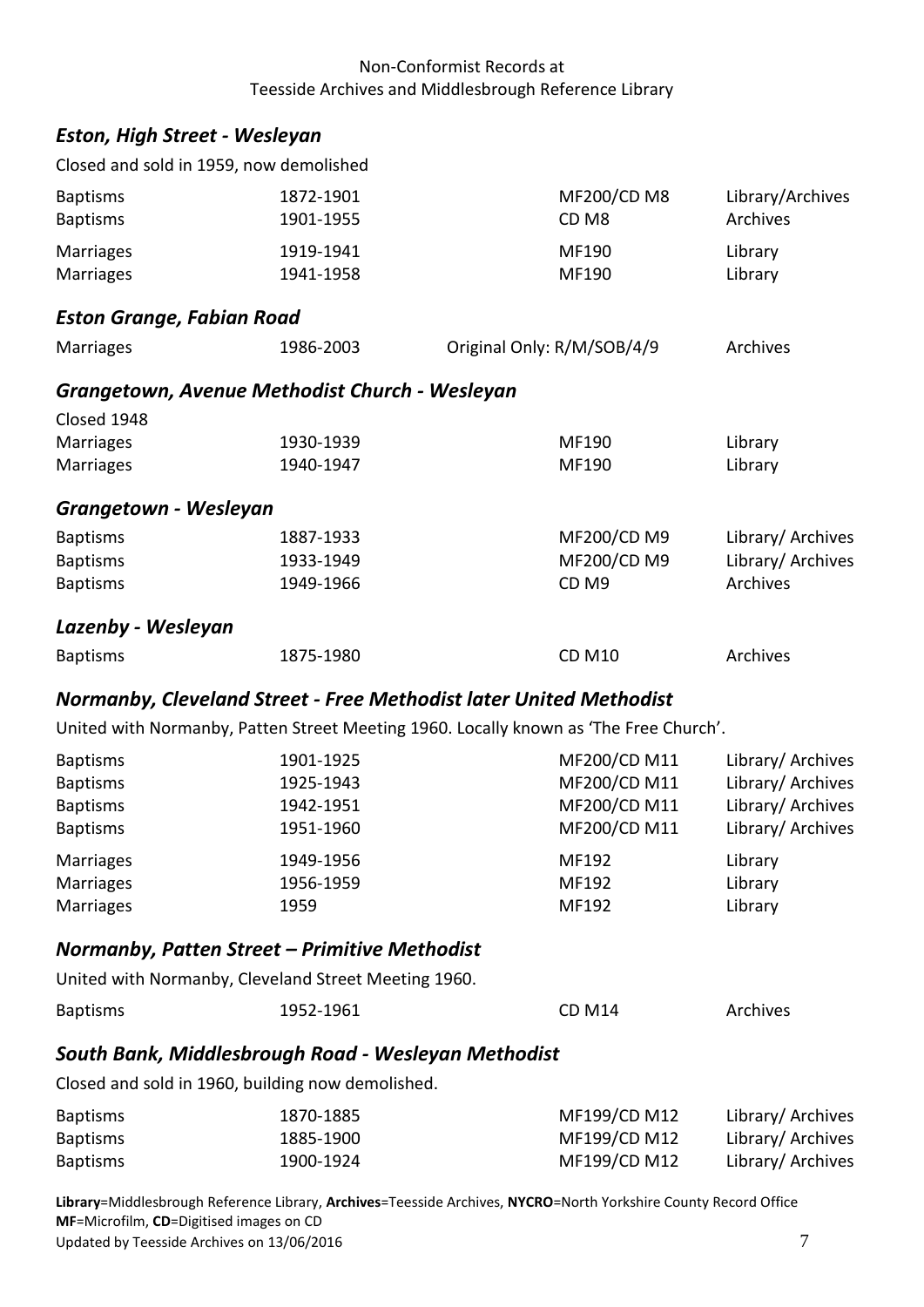<span id="page-7-0"></span>

| <b>Baptisms</b>                                     | 1925-1958 | MF199/CD M12     | Library/ Archives |  |
|-----------------------------------------------------|-----------|------------------|-------------------|--|
| <b>Marriages</b>                                    | 1906-1915 | MF190            | Library           |  |
| <b>Marriages</b>                                    | 1915-1921 | MF190            | Library           |  |
| <b>Marriages</b>                                    | 1921-1945 | MF190            | Library           |  |
| <b>Marriages</b>                                    | 1945-1950 | MF190            | Library           |  |
| <b>Marriages</b>                                    | 1951-1956 | MF190            | Library           |  |
| <b>South Bank, Nelson Street - United Methodist</b> |           |                  |                   |  |
| Closed and sold in 1949                             |           |                  |                   |  |
| <b>Baptisms</b>                                     | 1907-1947 | MF200/CD M13     | Library/ Archives |  |
| South Lackenby - Wesleyan                           |           |                  |                   |  |
| Meeting room in row of cottages.                    |           |                  |                   |  |
| <b>Baptisms</b>                                     | 1951-1977 | CD <sub>M4</sub> | Archives          |  |
|                                                     |           |                  |                   |  |

<span id="page-7-2"></span>Redcar Saltburn & Guisborough Circuit **R/M/RSG** 

<span id="page-7-1"></span>l,

## <span id="page-7-3"></span>*Boosbeck Chapel, Station Road - Wesleyan*

<span id="page-7-6"></span><span id="page-7-5"></span><span id="page-7-4"></span>

| Closed and sold in 1965.                  |                                                                  |                               |          |
|-------------------------------------------|------------------------------------------------------------------|-------------------------------|----------|
| <b>Baptisms</b>                           | 1955-1962                                                        | MF196                         | Library  |
| <b>Boosbeck - Wesleyan</b>                |                                                                  |                               |          |
| <b>Baptisms</b>                           | 1877-1984                                                        | <b>CD M16</b>                 | Archives |
| <b>Baptisms</b>                           | 1984-2005                                                        | Original Only: R/M/RSG/3/5/3  | Archives |
| <b>Carlin How - Zion Methodist Church</b> |                                                                  |                               |          |
| <b>Baptisms</b>                           | 1957-1978                                                        | Original Only: R/M/RSG/3/20/1 | Archives |
| <b>Marriages</b>                          | 1957-1963                                                        | MF966                         | Library  |
| <b>Marriages</b>                          | 1961-1970                                                        | Original Only: R/M/SOB/4/11   | Archives |
| <b>Marriages</b>                          | 1971-1981                                                        | Original Only: R/M/SOB/4/12   | Archives |
| <b>Marriages</b>                          | 1981-2007                                                        | Original Only: R/M/SOB/4/13   | Archives |
| <b>Charltons Chapel</b>                   |                                                                  |                               |          |
| <b>Marriages</b>                          | 1964-1990                                                        | Original Only: R/M/RSG/6/1/1  | Archives |
| Dormanstown Chapel - Wesleyan             |                                                                  |                               |          |
| Baptisms*                                 | 1925-1935                                                        | MF196/MF672                   | Library  |
|                                           | *Also includes baptisms at Wombwell Main chapel (W.R.) 1870-1916 |                               |          |
| <b>Baptisms</b>                           | 1935-1940                                                        | MF196                         | Library  |
| <b>Baptisms</b>                           | 1940-1953                                                        | MF196                         | Library  |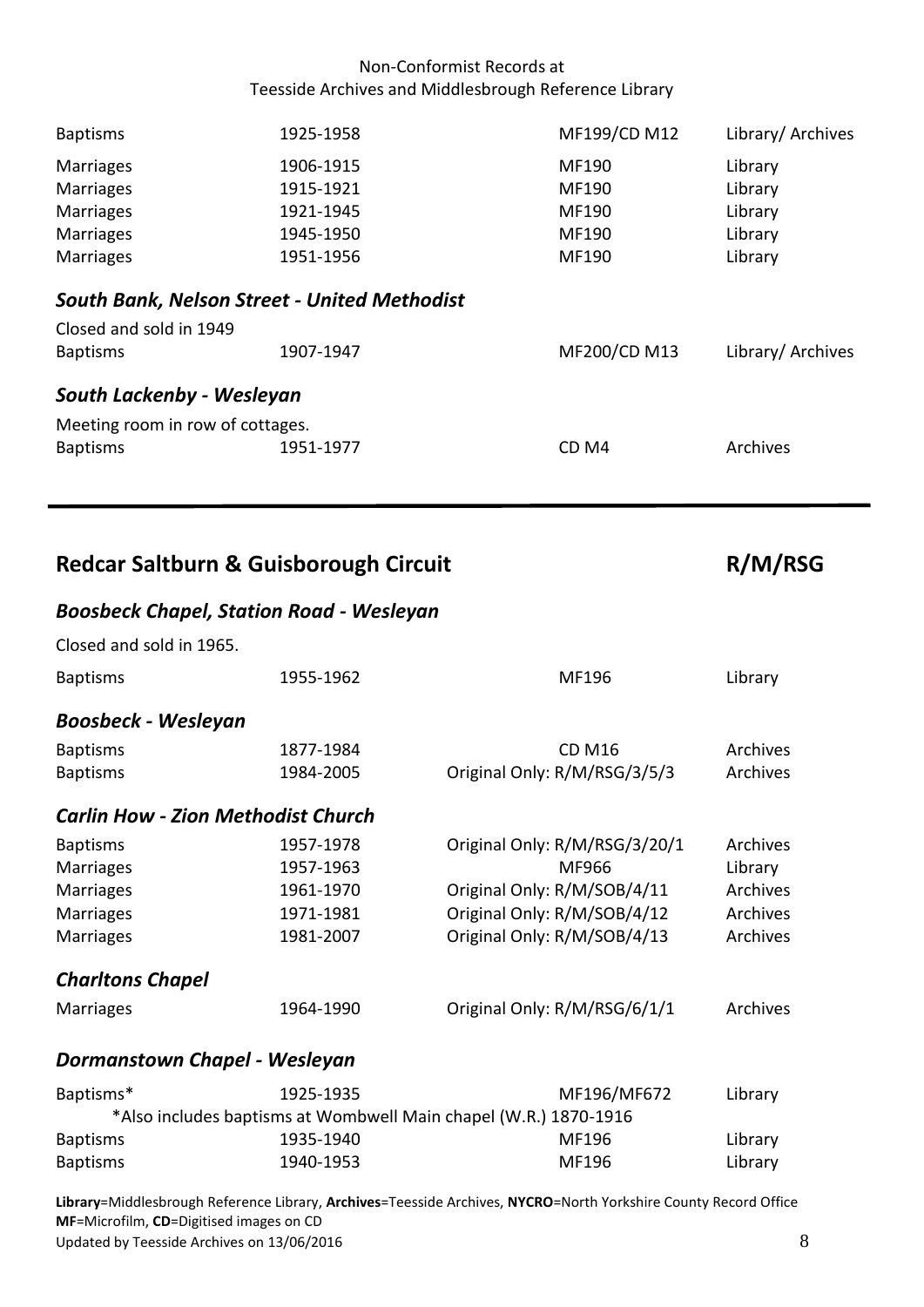| <b>Baptisms</b><br><b>Baptisms</b> | 1953-1971<br>1972-1992 | MF196<br><b>CD M17</b>       | Library<br>Archives |
|------------------------------------|------------------------|------------------------------|---------------------|
| <b>Marriages</b>                   | 1936-1943              | Original Only: R/M/RSG/6/2/1 | Archives            |
| <b>Marriages</b>                   | 1943-1945              | Original Only: R/M/RSG/6/2/2 | Archives            |
| <b>Marriages</b>                   | 1945-1950              | Original Only: R/M/RSG/6/2/3 | Archives            |
| <b>Marriages</b>                   | 1950-1955              | Original Only: R/M/RSG/6/2/4 | Archives            |
| <b>Marriages</b>                   | 1955-1961              | Original Only: R/M/RSG/6/2/5 | Archives            |
| <b>Marriages</b>                   | 1961-1964              | Original Only: R/M/RSG/6/2/6 | Archives            |
| <b>Marriages</b>                   | 1964-1969              | Original Only: R/M/RSG/6/2/7 | Archives            |
| <b>Marriages</b>                   | 1969-1978              | Original Only: R/M/RSG/6/2/8 | Archives            |
| <b>Marriages</b>                   | 1978-1990              | Original Only: R/M/SOB/4/10  | Archives            |

## <span id="page-8-0"></span>*Guisborough Circuit - Wesleyan*

Guisborough Circuit became Guisborough and Redcar from 1872 and then Redcar, Saltburn and Guisborough from 1933.

Includes Guisborough, Centenary Methodist from 1932

| <b>Baptisms</b>  | 1840-1880 | MF195/MF672 | Library |
|------------------|-----------|-------------|---------|
| <b>Baptisms</b>  | 1880-1914 | MF195/MF672 | Library |
| <b>Baptisms</b>  | 1915-1940 | MF195       | Library |
| <b>Baptisms</b>  | 1935-1958 | MF195       | Library |
| <b>Baptisms</b>  | 1958-1966 | MF195       | Library |
| <b>Baptisms</b>  | 1966-1979 | MF195       | Library |
| <b>Marriages</b> | 1930-1935 | MF190       | Library |
| <b>Marriages</b> | 1936-1960 | MF190       | Library |

#### <span id="page-8-1"></span>*Guisborough - Wesleyan Chapel*

| Marriages       | 1865-1871                                        | Original Only: R/M/RSG/6/3/1 | Archives |
|-----------------|--------------------------------------------------|------------------------------|----------|
|                 | <b>Guisborough Circuit - Primitive Methodist</b> |                              |          |
| <b>Baptisms</b> | 1850-1879                                        | <b>CD M15</b>                | Archives |
| <b>Baptisms</b> | 1878-1903                                        | MF195/MF672                  | Library  |
| <b>Baptisms</b> | 1903-1915                                        | MF195/MF672                  | Library  |
| <b>Baptisms</b> | 1916-1933                                        | MF195/MF672                  | Library  |

#### <span id="page-8-2"></span>*Guisborough, Westgate, later South Side - Primitive Methodist*

| Marriages        | 1913-1920 | Original Only: R/M/RSG/6/4/1 | Archives |
|------------------|-----------|------------------------------|----------|
| <b>Marriages</b> | 1920-1927 | Original Only: R/M/RSG/6/4/2 | Archives |
| <b>Marriages</b> | 1927-1934 | Original Only: R/M/RSG/6/4/3 | Archives |
| <b>Marriages</b> | 1934-1960 | Original Only: R/M/RSG/6/4/4 | Archives |
| <b>Marriages</b> | 1960-1967 | Original Only: R/M/RSG/6/4/5 | Archives |
| <b>Marriages</b> | 1967-1972 | Original Only: R/M/RSG/6/4/6 | Archives |
| <b>Marriages</b> | 1972-1985 | Original Only: R/M/RSG/6/4/7 | Archives |
| <b>Marriages</b> | 1985-1991 | Original Only: R/M/RSG/6/4/8 | Archives |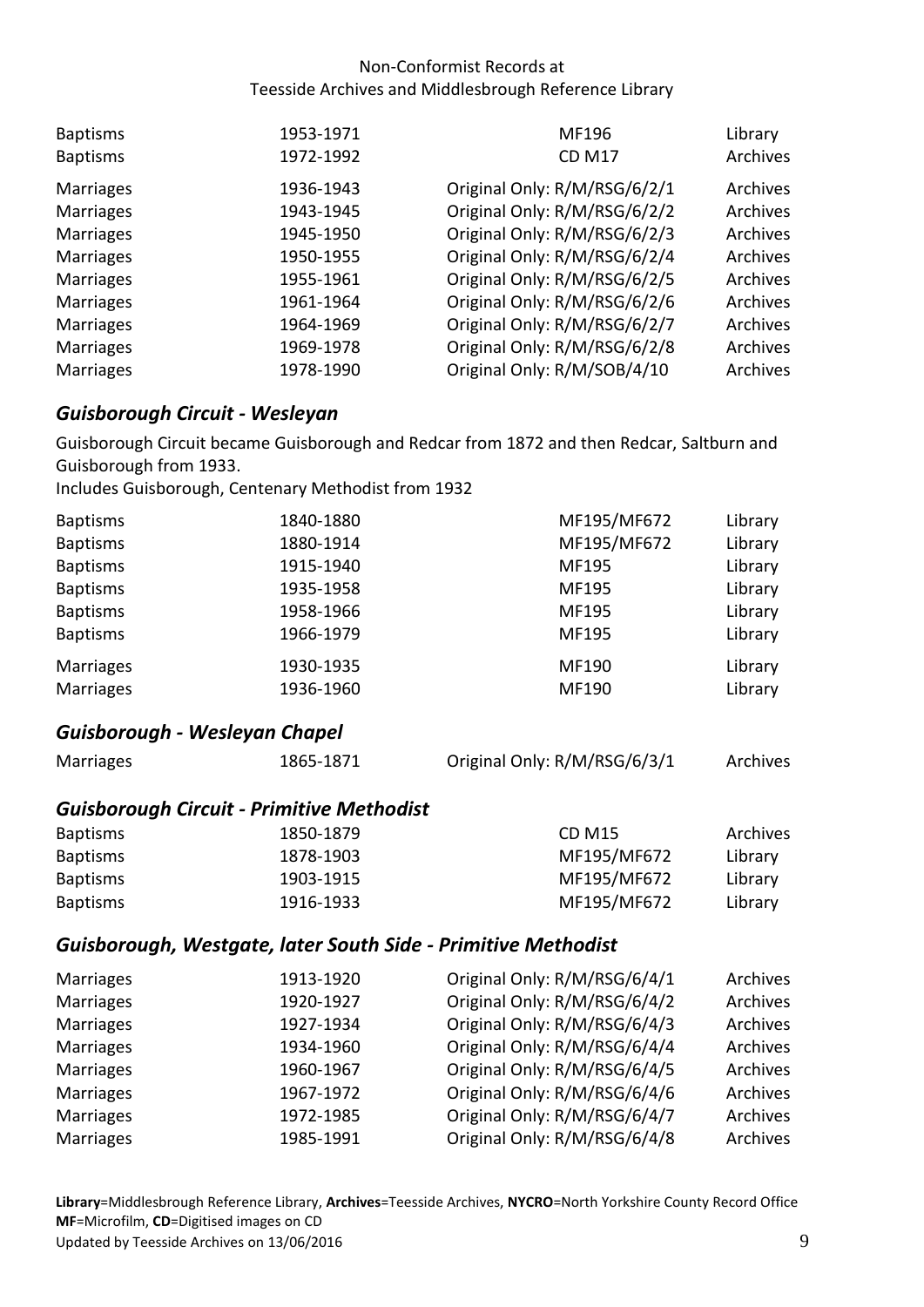## <span id="page-9-0"></span>*Lingdale Chapel, Brunswick – Wesleyan*

<span id="page-9-3"></span><span id="page-9-2"></span><span id="page-9-1"></span>

| <b>Baptisms</b>                     | 1876-1953                                      | MF196/MF672                                                           | Library           |
|-------------------------------------|------------------------------------------------|-----------------------------------------------------------------------|-------------------|
| <b>Baptisms</b>                     | 1953-1978                                      | MF196                                                                 | Library           |
|                                     | Lingdale Chapel, Jubilee - Primitive Methodist |                                                                       |                   |
| Closed and sold in 1964             |                                                |                                                                       |                   |
| <b>Baptisms</b>                     | 1934-1942                                      | MF197                                                                 | Library           |
| <b>Baptisms</b>                     | 1943-1949                                      | MF197                                                                 | Library           |
| <b>Baptisms</b>                     | 1949-1956                                      | MF197                                                                 | Library           |
| <b>Baptisms</b>                     | 1956-1961                                      | MF197                                                                 | Library           |
| <b>Baptisms</b>                     | 1961-1962                                      | MF197                                                                 | Library           |
| Marske Chapel, Brunswick - Wesleyan |                                                |                                                                       |                   |
| <b>Baptisms</b>                     | 1860-1955                                      | <b>CD M18</b>                                                         | Archives          |
| <b>Baptisms</b>                     | 1955-1977                                      | <b>CD M18</b>                                                         | Archives          |
| <b>New Marske Chapel - Wesleyan</b> |                                                |                                                                       |                   |
| <b>Baptisms</b>                     | 1875-1924                                      | MF197/MF672/CD M19                                                    | Library/ Archives |
| <b>Baptisms</b>                     | 1924-1986                                      | <b>CD M19</b>                                                         | Archives          |
|                                     |                                                | Guisborough Circuit, Redcar Section, later Redcar, Trinity - Wesleyan |                   |
| <b>Baptisms</b>                     | 1860-1879                                      | MF195/MF672                                                           | Library           |
| <b>Baptisms</b>                     | 1879-1926                                      | MF196/MF672                                                           | Library           |
| <b>Baptisms</b>                     | 1926-1967                                      | MF196                                                                 | Library           |
| <b>Baptisms</b>                     | 1967-1980                                      | MF803/CD M21                                                          | Library/ Archives |
| <b>Marriages</b>                    | 1907-1920                                      | MF966                                                                 | Library           |
| <b>Marriages</b>                    | 1920-1928                                      | MF966                                                                 | Library           |
| <b>Marriages</b>                    | 1928-1936                                      | MF966                                                                 | Library           |
| <b>Marriages</b>                    | 1936-1944                                      | MF966                                                                 | Library           |
| <b>Marriages</b>                    | 1945-1954                                      | MF966                                                                 | Library           |
| <b>Marriages</b>                    | 1955-1965                                      | MF966                                                                 | Library           |
| <b>Marriages</b>                    | 1965-1971                                      | MF966                                                                 | Library           |
| <b>Marriages</b>                    | 1972-1980                                      | MF966                                                                 | Library           |
| Redcar Chapel, West Dyke - Wesleyan |                                                |                                                                       |                   |
| <b>Baptisms</b>                     | 1913-1966                                      | MF198                                                                 | Library           |
|                                     |                                                |                                                                       |                   |

<span id="page-9-5"></span><span id="page-9-4"></span>

| 1966-2001 | <b>CD M22</b>                | Archives                                                                                     |
|-----------|------------------------------|----------------------------------------------------------------------------------------------|
| 1932-1937 | Original Only: R/M/RSG/6/5/1 | Archives                                                                                     |
| 1937-1941 |                              | Archives                                                                                     |
| 1942-1962 | Original Only: R/M/RSG/6/5/3 | Archives                                                                                     |
| 1962-1969 |                              | Archives                                                                                     |
| 1969-1974 | Original Only: R/M/RSG/6/5/5 | Archives                                                                                     |
| 1975-1999 |                              | Archives                                                                                     |
|           |                              | Original Only: R/M/RSG/6/5/2<br>Original Only: R/M/RSG/6/5/4<br>Original Only: R/M/RSG/6/5/6 |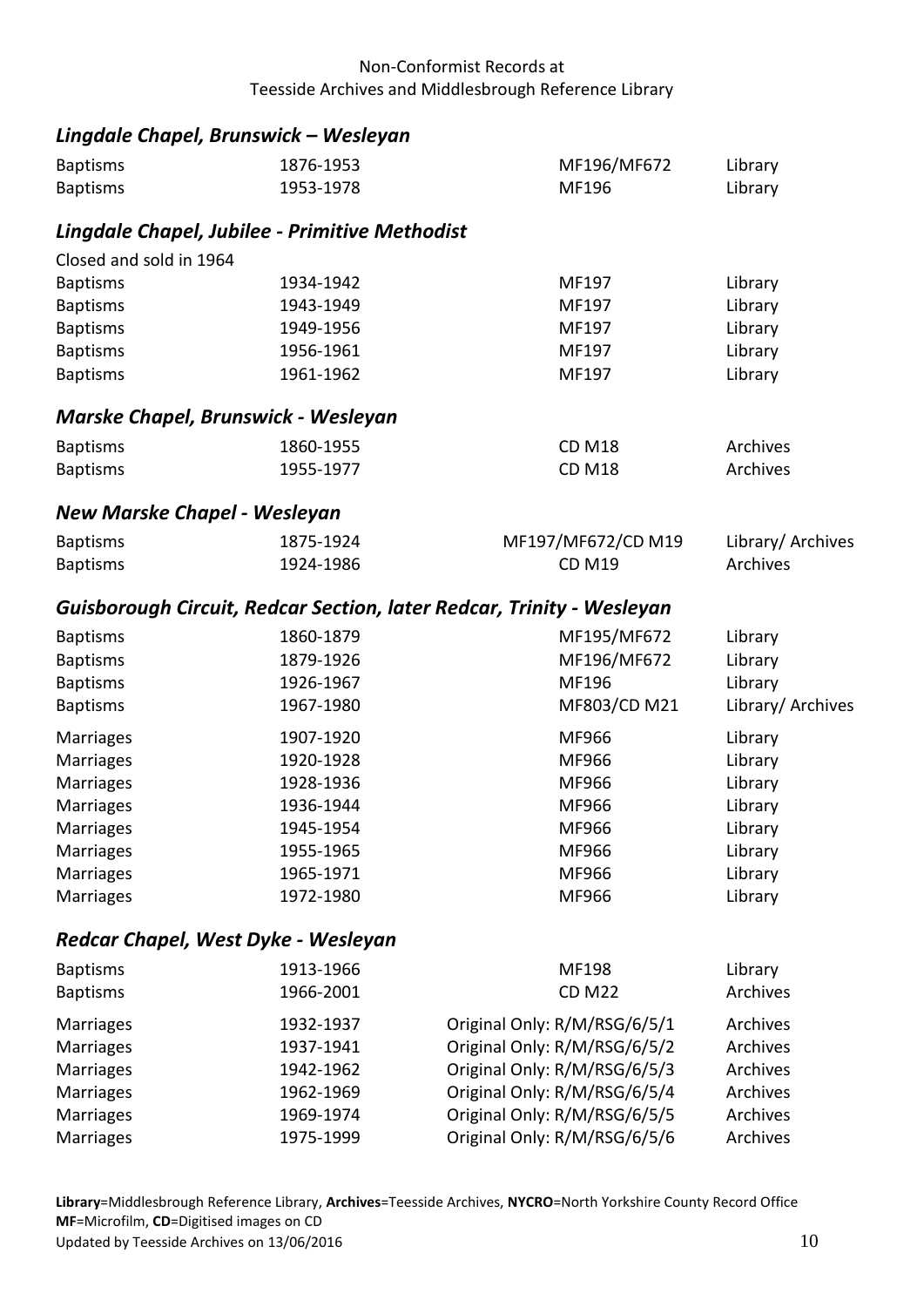## <span id="page-10-0"></span>*Redcar Chapel - Primitive Methodist*

<span id="page-10-1"></span>

| <b>Baptisms</b>                                 | 1937-1973                                         | MF198 | Library |  |
|-------------------------------------------------|---------------------------------------------------|-------|---------|--|
|                                                 | <b>Redcar, Station Road - Primitive Methodist</b> |       |         |  |
| <b>Baptisms</b>                                 | 1837-1960                                         | MF803 | Library |  |
| <b>Marriages</b>                                | 1931-1939                                         | MF192 | Library |  |
| <b>Marriages</b>                                | 1940-1948                                         | MF192 | Library |  |
| <b>Marriages</b>                                | 1951-1959                                         | MF192 | Library |  |
| Saltburn Chapel, later Milton Street - Wesleyan |                                                   |       |         |  |

### <span id="page-10-2"></span>Milton Street from 1904. Baptisms 1865-1912 MF197/MF672 Library Baptisms 1912-1965 MF197/CD M20 Library/ Archives

#### <span id="page-10-3"></span>*Saltburn, Regent Circus later Albion Terrace - Primitive Methodist*

Albion Terrace Primitive Methodist church foundation stone was laid on 12 April 1909 and the church was dedicated in April 1910. The last service was held on 28 September 1969.

<span id="page-10-5"></span><span id="page-10-4"></span>

| <b>Baptisms</b>                    | 1895-1914                                  | MF197/MF672                  | Library  |
|------------------------------------|--------------------------------------------|------------------------------|----------|
| <b>Baptisms</b>                    | 1915-1966                                  | MF197                        | Library  |
| <b>Baptisms</b>                    | 1967-1969                                  | MF197                        | Library  |
| <b>Marriages</b>                   | 1911-1919                                  | MF192                        | Library  |
| <b>Marriages</b>                   | 1919-1926                                  | MF192                        | Library  |
| <b>Marriages</b>                   | 1926-1935                                  | MF192                        | Library  |
| <b>Marriages</b>                   | 1935-1956                                  | MF192                        | Library  |
| Marriages                          | 1956-1969                                  | MF192                        | Library  |
| <b>Skelton Chapel - Wesleyan</b>   |                                            |                              |          |
| <b>Baptisms</b>                    | 1869-1896                                  | MF198/MF672                  | Library  |
|                                    | <b>Skelton Chapel, West End - Wesleyan</b> |                              |          |
| <b>Baptisms</b>                    | 1877-1957                                  | MF198/MF672                  | Library  |
| <b>Baptisms</b>                    | 1958-1964                                  | MF198                        | Library  |
| <b>Baptisms</b>                    | 1964-1968                                  | MF198                        | Library  |
| <b>Marriages</b>                   | 1913-1937                                  | Original Only: R/M/RSG/6/6/1 | Archives |
| <b>Marriages</b>                   | 1937-1948                                  | Original Only: R/M/RSG/6/6/2 | Archives |
| <b>Marriages</b>                   | 1948-1959                                  | Original Only: R/M/RSG/6/6/3 | Archives |
| <b>Marriages</b>                   | 1959-1967                                  | Original Only: R/M/SOB/4/14  | Archives |
| Marriages                          | 1967-1974                                  | Original Only: R/M/SOB/4/15  | Archives |
| <b>Marriages</b>                   | 1974-1986                                  | Original Only: R/M/SOB/4/16  | Archives |
| Marriages                          | 1986-                                      | Original Only: R/M/SOB/4/17  | Archives |
| <b>Skelton, Chapel, Green Road</b> |                                            |                              |          |

<span id="page-10-6"></span>

| <b>Baptisms</b> | 1935-1944 | <b>MF198</b> | Library |
|-----------------|-----------|--------------|---------|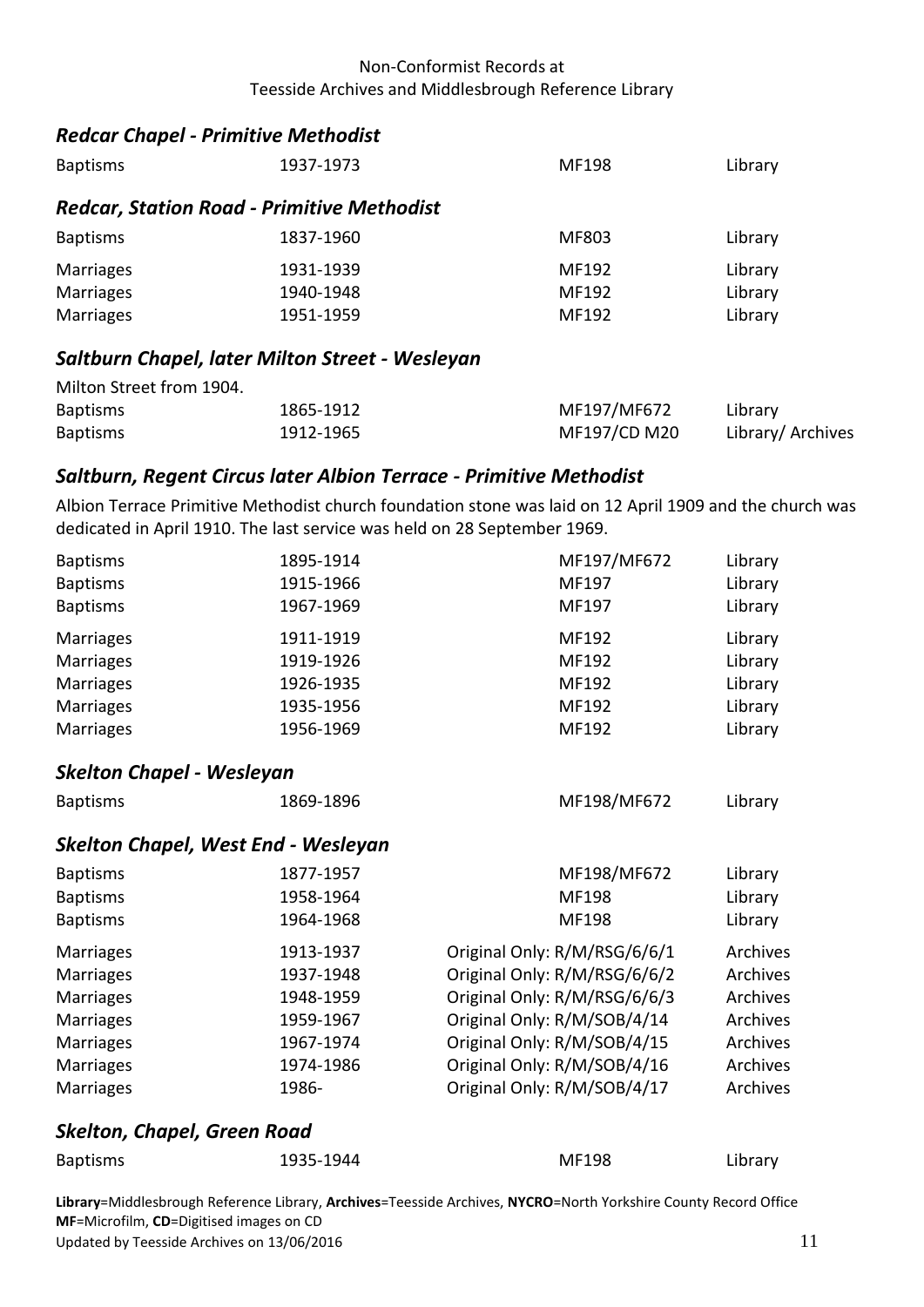# <span id="page-11-0"></span>*New Skelton, Chapel - Primitive Methodist*

<span id="page-11-2"></span><span id="page-11-1"></span>

| Closed and sold in 1968.         |           |                               |          |
|----------------------------------|-----------|-------------------------------|----------|
| <b>Baptisms</b>                  | 1935-1951 | MF198                         | Library  |
| <b>Baptisms</b>                  | 1951-1966 | MF198                         | Library  |
| North Skelton, Chapel - Wesleyan |           |                               |          |
| <b>Baptisms</b>                  | 1875-1964 | MF198/MF672                   | Library  |
| <b>Baptisms</b>                  | 1964-1989 | Original Only: R/M/RSG/3/17/2 | Archives |
| <b>Warrenby, Chapel</b>          |           |                               |          |
| <b>Baptisms</b>                  | 1909-1948 | MF803                         | Library  |
| <b>Baptisms</b>                  | 1937-1960 | MF803                         | Library  |

<span id="page-11-3"></span>

| <b>Middlesbrough Circuit</b> | R/M/M |
|------------------------------|-------|
|                              |       |

## <span id="page-11-4"></span>*Middlesbrough, Ayresome Street - Primitive Methodist*

<span id="page-11-8"></span><span id="page-11-7"></span><span id="page-11-6"></span><span id="page-11-5"></span>

| <b>August 1973.</b>       |                                                        | Formerly Mary Ann Street, Linthorpe (1863-1897). Transferred to Ayresome Street in April 1902. Closed |          |
|---------------------------|--------------------------------------------------------|-------------------------------------------------------------------------------------------------------|----------|
| <b>Baptisms</b>           | 1919-1972                                              | <b>CD M76</b>                                                                                         | Archives |
|                           | Middlesbrough, Cargo Fleet, South Bank Road - Wesleyan |                                                                                                       |          |
| Opened 1907, closed 1947. |                                                        |                                                                                                       |          |
| <b>Baptisms</b>           | 1907-1945                                              | <b>CD M23</b>                                                                                         | Archives |
|                           | Middlesbrough, Centenary, Market Place - Wesleyan      |                                                                                                       |          |
|                           |                                                        | Centenary opened in August 1838 and closed in January 1949. The building was demolished in 1959.      |          |
| <b>Baptisms</b>           | 1871-1902                                              | <b>CD M24</b>                                                                                         | Archives |
| <b>Baptisms</b>           | 1902-1948                                              | <b>CD M24</b>                                                                                         | Archives |
| Marriages                 | 1860-1886                                              | MF675/CD M54                                                                                          | Library  |
| <b>Marriages</b>          | 1947                                                   | MF192                                                                                                 | Library  |
|                           | Middlesbrough, Durham Street Mission - Wesleyan        |                                                                                                       |          |
| <b>Baptisms</b>           | 1932-1937                                              | <b>CD M25</b>                                                                                         | Archives |
|                           | Middlesbrough, Gilkes Street - Primitive Methodist     |                                                                                                       |          |
|                           | Opened in November 1878, closed September 1963.        |                                                                                                       |          |
| <b>Baptisms</b>           | 1901-1917                                              | <b>CD M26</b>                                                                                         | Archives |
| <b>Baptisms</b>           | 1917-1938                                              | <b>CD M26</b>                                                                                         | Archives |
| <b>Baptisms</b>           | 1938-1954                                              | <b>CD M26</b>                                                                                         | Archives |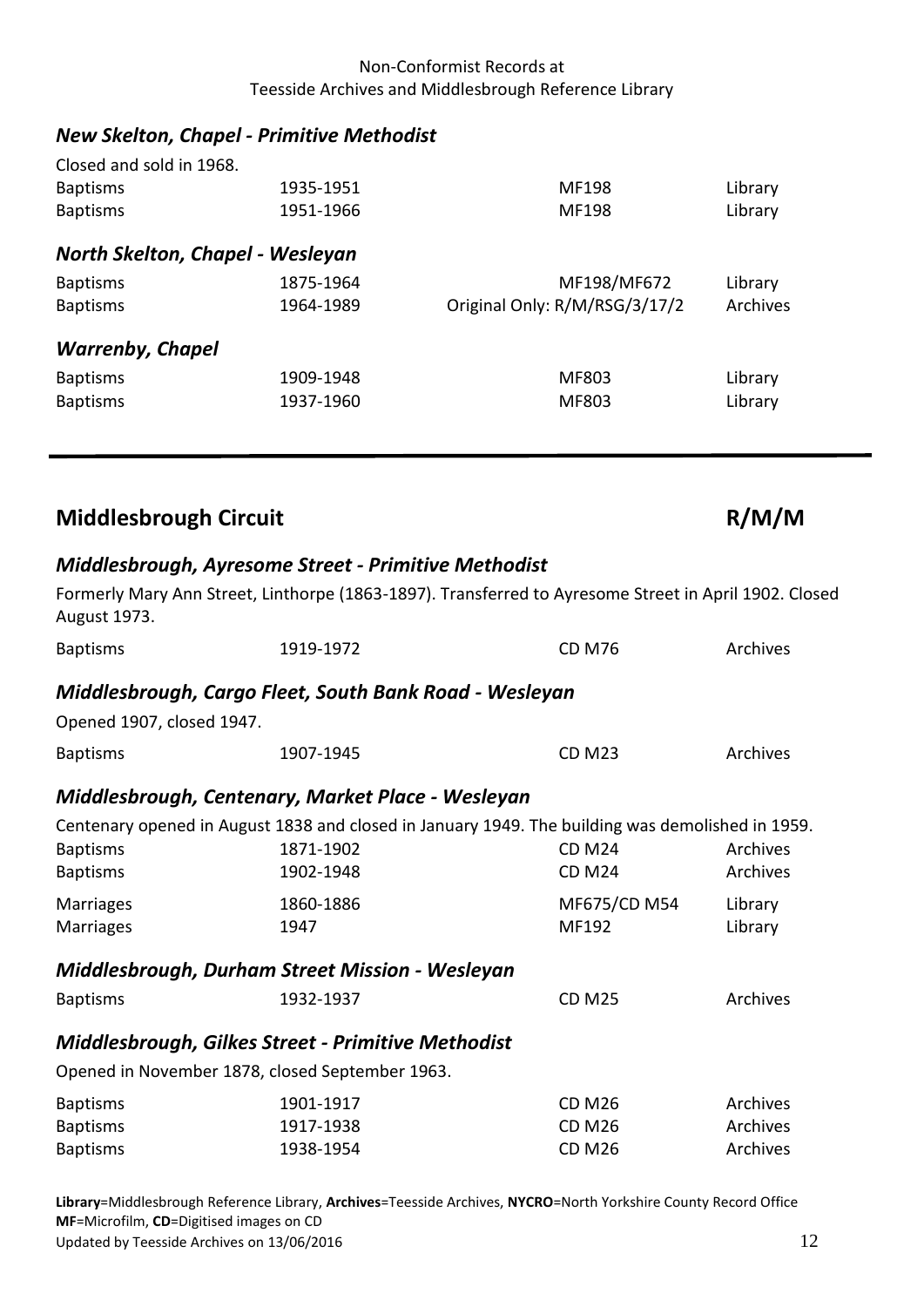| <b>Baptisms</b> | 1954-1963 | <b>CD M26</b> | Archives |
|-----------------|-----------|---------------|----------|
| Marriages       | 1914-1916 | MF191         | Library  |
| Marriages       | 1916-1919 | MF191         | Library  |
| Marriages       | 1919-1920 | MF191         | Library  |
| Marriages       | 1921-1937 | MF191         | Library  |
| Marriages       | 1937-1959 | MF191         | Library  |
| Marriages       | 1961-1963 | MF191         | Library  |

## <span id="page-12-0"></span>*Middlesbrough, Grange Road - United Methodist*

Opened as a United Methodist Free Church in Linthorpe Road in February 1859, closed in September 1877 and transferred to Grange Road.

| Marriages | 1923-1930 | MF192 | Library |
|-----------|-----------|-------|---------|
| Marriages | 1930-1934 | MF192 | Library |

## <span id="page-12-1"></span>*Methodist Chapel Middlesbrough (Circuit)*

| <b>Baptisms</b> | 1846-1876 | MF675/MF189/CD M27 | Library/Archives |
|-----------------|-----------|--------------------|------------------|
| <b>Baptisms</b> | 1876-1919 | MF675/MF189/CD M27 | Library/Archives |

## <span id="page-12-2"></span>*Middlesbrough, Linthorpe Road, Wesley Central Mission/Big Wesley – Wesleyan*

Opened on Linthorpe Road and corner of Corporation Road in September 1863, known as Wesley Central Mission and Big Wesley. Last service held in March 1954. Site later occupied by BHS.

| <b>Baptisms</b>  | 1841-1869 | MF675/MF189/CD M28 | Library/Archives |
|------------------|-----------|--------------------|------------------|
| <b>Baptisms</b>  | 1868-1876 | MF675/MF189/CD M28 | Library/Archives |
| <b>Baptisms</b>  | 1876-1897 | MF675/MF189/CD M28 | Library/Archives |
| <b>Baptisms</b>  | 1897-1954 | <b>CD M28</b>      | Archives         |
| <b>Marriages</b> | 1922-1926 | MF192              | Library          |
| <b>Marriages</b> | 1926-1931 | MF192              | Library          |
| <b>Marriages</b> | 1931-1935 | MF192              | Library          |
| <b>Marriages</b> | 1935-1945 | MF192              | Library          |
| <b>Marriages</b> | 1945-1954 | MF192              | Library          |
|                  |           |                    |                  |

## <span id="page-12-3"></span>*Linthorpe Village later Avenue - Wesleyan*

Opened in Linthorpe Village on the corner of Simpson Street in October 1860, closed in 1908 transferring to the Avenue.

| <b>Baptisms</b> | 1884-1941 | CD M <sub>29</sub> | Archives |
|-----------------|-----------|--------------------|----------|
| <b>Baptisms</b> | 1942-1953 | CD M <sub>29</sub> | Archives |
| <b>Baptisms</b> | 1953-1969 | CD M <sub>29</sub> | Archives |

## <span id="page-12-4"></span>*Middlesbrough, Richmond Street later Linthorpe Road - Primitive Methodist*

Services began at Richmond Street in 1841 and were transferred to Linthorpe Road in 1892. The building was replaced by a Salvation Army Hall.

| <b>Baptisms</b> | 1884-1921 | MF675/MF189/CD M27 | Library/Archives |
|-----------------|-----------|--------------------|------------------|
|-----------------|-----------|--------------------|------------------|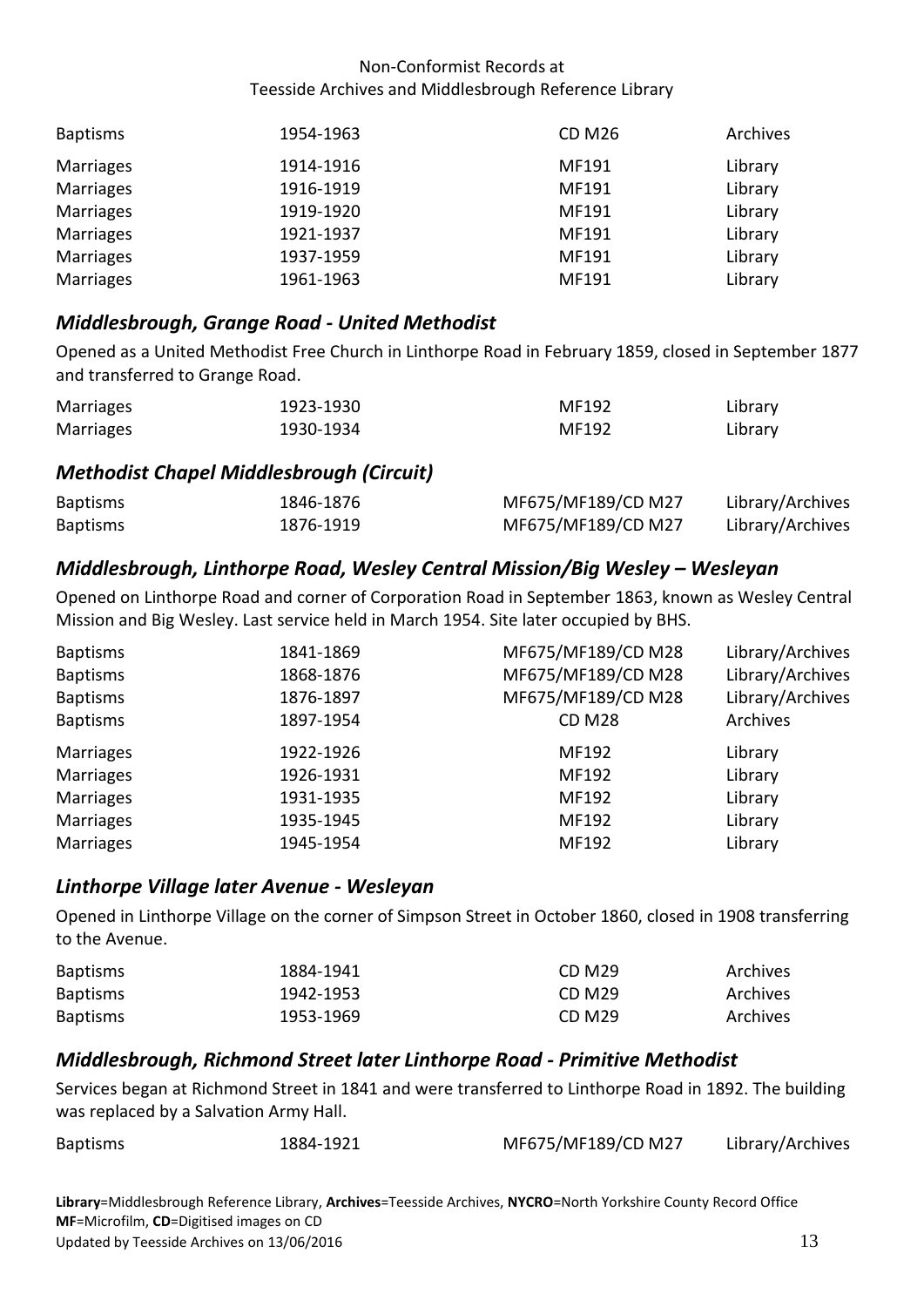| <b>Baptisms</b> | 1917-1950 | CD M <sub>27</sub> | Archives |
|-----------------|-----------|--------------------|----------|
| <b>Baptisms</b> | 1950-1979 | CD M27             | Archives |

## <span id="page-13-0"></span>*Middlesbrough, Lord Street Mission - Wesleyan*

Opened in 1874 and closed in 1939 when the premises were taken over by the Air Raids Precaution Committee as a Medical Centre.

| <b>Baptisms</b> | 1901-1939 | <b>CD M30</b> | Archives |
|-----------------|-----------|---------------|----------|
|                 |           |               |          |

#### <span id="page-13-1"></span>*Middlesbrough, Milton Street, Paradise Mission – United Methodist Free Church*

Opened in June 1868, closed in July 1942 following bomb damage from enemy action

| <b>Baptisms</b> | 1869-1909 | CD M31 | Archives |
|-----------------|-----------|--------|----------|
| <b>Baptisms</b> | 1909-1942 | CD M31 | Archives |
| Marriages       | 1915-1935 | MF192  | Library  |
| Marriages       | 1939-1941 | MF192  | Library  |

## <span id="page-13-2"></span>*Middlesbrough, North Ormesby Road, corner of Atlas Street - New Connexion*

Opened in 1889, closed 1965

| <b>Baptisms</b> | 1889-1948 | CD M32 | Archives |
|-----------------|-----------|--------|----------|
| <b>Baptisms</b> | 1948-1965 | CD M32 | Archives |

#### <span id="page-13-3"></span>*North Ormesby, Nelson Street later Westbourne Grove - Primitive Methodist*

Opened in 1864 in Nelson Street, rebuilt in 1882, closed in 1913 and transferred to Westbourne Grove.

| <b>Baptisms</b><br><b>Baptisms</b> | 1883-1906<br>1905-1953 | <b>CD M33</b><br><b>CD M33</b> | Archives<br>Archives |
|------------------------------------|------------------------|--------------------------------|----------------------|
| <b>Baptisms</b>                    | 1953-1981              | <b>CD M33</b>                  | Archives             |
| Marriages                          | 1914-1925              | MF192                          | Library              |
| Marriages                          | 1926-1937              | MF192                          | Library              |
| Marriages                          | 1938-1949              | MF192                          | Library              |
| Marriages                          | 1949-1956              | MF192                          | Library              |
| Marriages                          | 1956-1964              | MF192                          | Library              |
| <b>Marriages</b>                   | 1964-1965              | MF192                          | Library              |

## <span id="page-13-4"></span>*North Ormesby, Smeaton Street later Kings Road Wesleyan later North Ormesby Methodist Church*

Services started at Smeaton Street, North Ormesby in 1855. Closed in 1884 and transferred to Kings Road New Wesley, which opened in June 1884.

| <b>Baptisms</b> | 1870-1902 | <b>CD M34</b> | Archives |
|-----------------|-----------|---------------|----------|
| <b>Baptisms</b> | 1902-1930 | <b>CD M34</b> | Archives |
| <b>Baptisms</b> | 1930-1951 | <b>CD M34</b> | Archives |
| <b>Baptisms</b> | 1951-1967 | <b>CD M34</b> | Archives |
| Marriages       | 1924-1928 | <b>CD M35</b> | Archives |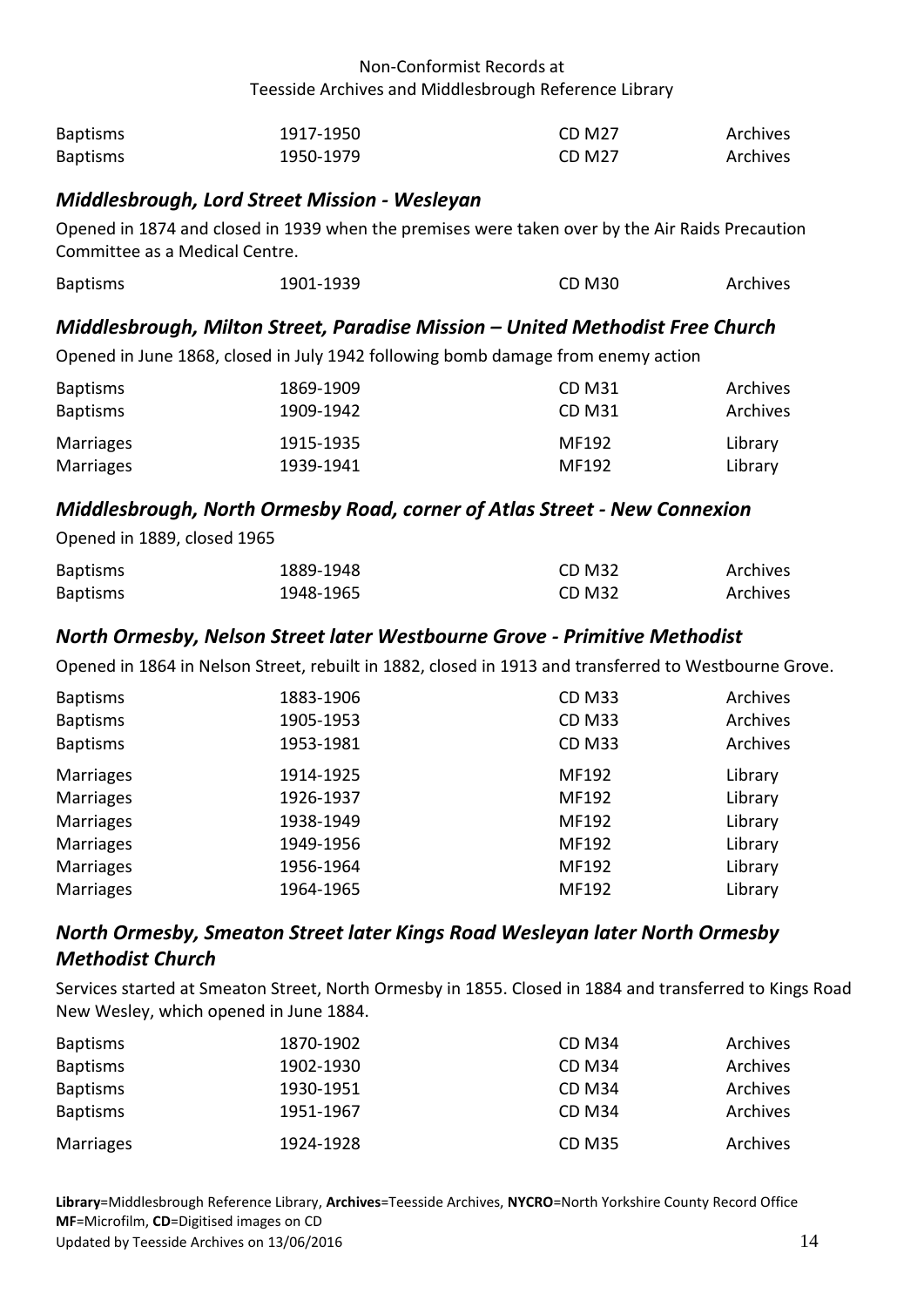| Marriages | 1928-1935 | <b>CD M35</b> | Archives |
|-----------|-----------|---------------|----------|
| Marriages | 1935-1941 | <b>CD M36</b> | Archives |
| Marriages | 1941-1952 | <b>CD M36</b> | Archives |
| Marriages | 1952-1965 | <b>CD M37</b> | Archives |
| Marriages | 1965-1975 | <b>CD M37</b> | Archives |
| Marriages | 1975-1988 | <b>CD M38</b> | Archives |
| Marriages | 1988-2002 | <b>CD M38</b> | Archives |

## <span id="page-14-0"></span>*Middlesbrough, Newport Methodist Church, Orwell Street - Primitive Methodist*

Opened in 1891, closed in April 1942 due to WW2 bomb damage.

<span id="page-14-1"></span>

| <b>Baptisms</b>               | 1915-1944              | <b>CD M39</b>  | Archives           |
|-------------------------------|------------------------|----------------|--------------------|
| <b>Marriages</b><br>Marriages | 1931-1938<br>1938-1941 | MF192<br>MF192 | Library<br>Library |
| <b>Park End</b>               |                        |                |                    |
| <b>Baptisms</b>               | 1956-1958              | <b>CD M40</b>  | Archives           |

## <span id="page-14-2"></span>*Middlesbrough, Park Wesley, Linthorpe Road corner of Ayresome Street -Wesleyan*

Opened in 1905. Church Hall destroyed by fire in 1985. Closed in June 1994. Building grade II listed, later became the Temple Public House.

| <b>Baptisms</b>  | 1905-1940 | <b>CD M41</b> | Archives |
|------------------|-----------|---------------|----------|
| <b>Baptisms</b>  | 1940-1963 | <b>CD M41</b> | Archives |
| <b>Baptisms</b>  | 1963-1987 | <b>CD M41</b> | Archives |
| <b>Baptisms</b>  | 1987-1994 | <b>CD M41</b> | Archives |
| <b>Marriages</b> | 1923-1925 | <b>CD M42</b> | Archives |
| <b>Marriages</b> | 1925-1933 | <b>CD M42</b> | Archives |
| <b>Marriages</b> | 1933-1945 | <b>CD M42</b> | Archives |
| <b>Marriages</b> | 1945-1959 | <b>CD M42</b> | Archives |
| <b>Marriages</b> | 1959-1989 | <b>CD M42</b> | Archives |
| <b>Marriages</b> | 1990-1994 | <b>CD M42</b> | Archives |

#### <span id="page-14-3"></span>*Middlesbrough, St. Andrews, Loxley Road & The Greenway, Thorntree*

Opened January 1954, closed 1971

| <b>Baptisms</b> | 1961-1969 | CD M43 | Archives |
|-----------------|-----------|--------|----------|
| Marriages       | 1954-1956 | MF192  | Library  |
| Marriages       | 1956-1959 | MF192  | Library  |
| Marriages       | 1959-1968 | MF192  | Library  |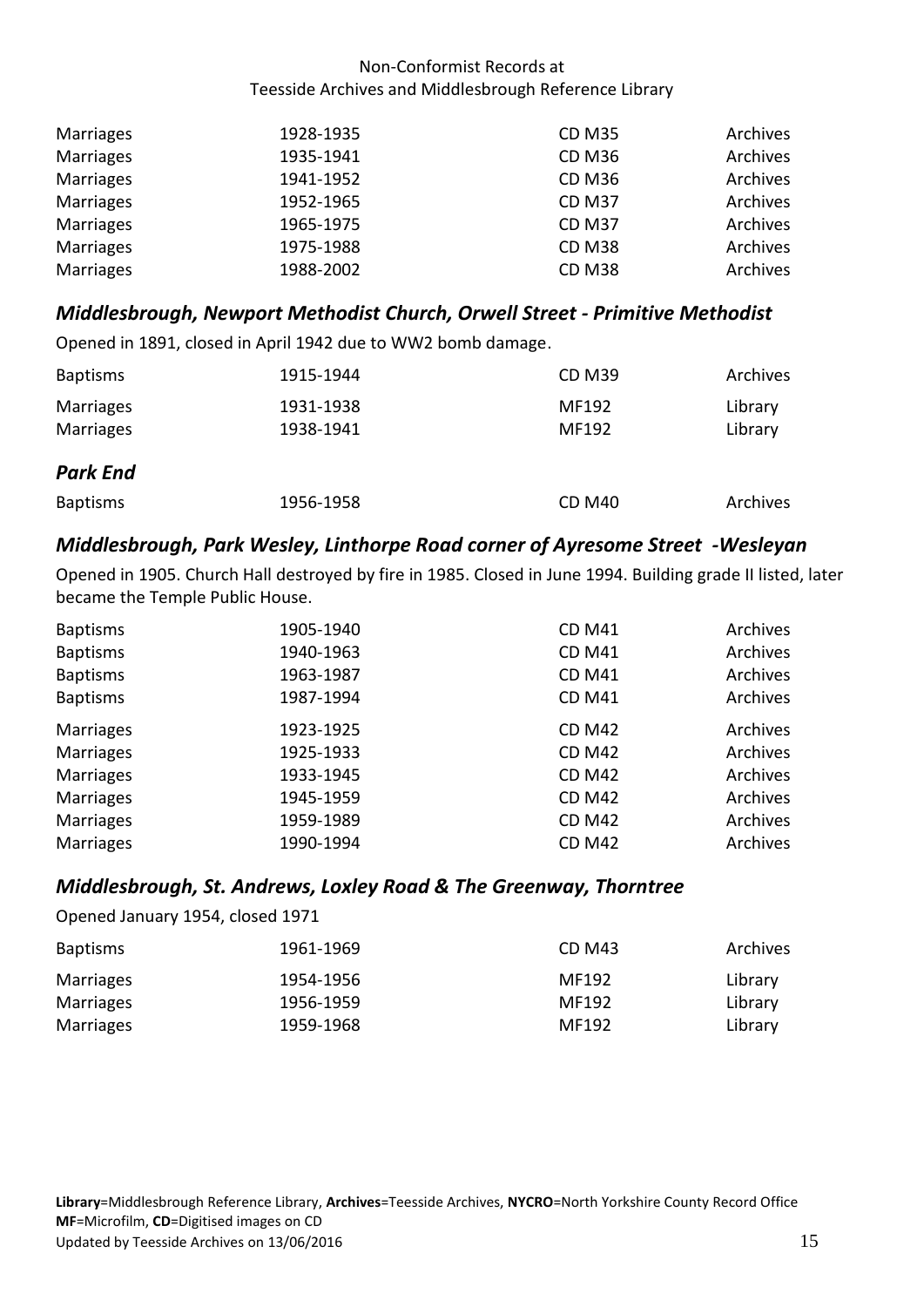## <span id="page-15-0"></span>*Middlesbrough, Swatters Carr Primitive Methodist Chapel later Southfield Road - Primitive Methodist*

Opened in 1903. Building extended in 1974 to accommodate joint membership with Woodlands Road. Later known as Central Methodist Church

| <b>Baptisms</b><br><b>Baptisms</b> | 1904-1965<br>1965-1994 | <b>CD M44</b><br><b>CD M44</b> | Archives<br>Archives |
|------------------------------------|------------------------|--------------------------------|----------------------|
|                                    |                        |                                |                      |
| <b>Marriages</b>                   | 1919-1949              | <b>CD M45</b>                  | Archives             |
| <b>Marriages</b>                   | 1950-1956              | <b>CD M45</b>                  | Archives             |
| <b>Marriages</b>                   | 1957-1962              | <b>CD M45</b>                  | Archives             |
| <b>Marriages</b>                   | 1963-1967              | <b>CD M45</b>                  | Archives             |
| <b>Marriages</b>                   | 1968-1985              | <b>CD M45</b>                  | Archives             |
| Marriages                          | 1986-1988              | <b>CD M45</b>                  | Archives             |

## <span id="page-15-1"></span>*Middlesbrough, Swatters Carr Mission, Waterloo Road later Woodlands Road - Wesleyan*

First services held in a small chapel in Waterloo Road from May 1893. Moved to Woodlands Road in February 1908. Closed 1974 and joined with Southfield Road.

| <b>Baptisms</b>  | 1893-1934 | <b>CD M46</b> | Archives |
|------------------|-----------|---------------|----------|
| <b>Baptisms</b>  | 1933-1964 | <b>CD M46</b> | Archives |
| <b>Baptisms</b>  | 1964-1974 | <b>CD M46</b> | Archives |
| <b>Marriages</b> | 1923-1929 | MF192         | Library  |
| <b>Marriages</b> | 1929-1945 | MF192         | Library  |
| <b>Marriages</b> | 1945-1954 | MF192         | Library  |
| <b>Marriages</b> | 1955-1964 | MF192         | Library  |
| <b>Marriages</b> | 1964-1974 | MF192         | Library  |

#### <span id="page-15-2"></span>*Middlesbrough, West End Chapel, Newport Road - Wesleyan*

Temporary Iron Chapel opened in November 1873 and moved to West End, Newport Road in November 1888. Closed in 1973.

| <b>Baptisms</b>  | 1873-1892 | Index on CD            |         |
|------------------|-----------|------------------------|---------|
| <b>Baptisms</b>  | 1892-1904 | MF675/MF996/Index onCD |         |
| <b>Baptisms</b>  | 1904-1912 | MF675/MF996/Index onCD |         |
| <b>Baptisms</b>  | 1912-1925 | Index on CD            |         |
| <b>Baptisms</b>  | 1925-1947 | CD M47/Index on CD     |         |
| <b>Baptisms</b>  | 1947-1958 | Index on CD            |         |
| <b>Baptisms</b>  | 1958-1965 | Index on CD            |         |
| <b>Baptisms</b>  | 1965-1973 | Index on CD            |         |
| <b>Marriages</b> | 1904-1909 | MF192/Index on CD      | Library |
| <b>Marriages</b> | 1909-1915 | MF192/Index on CD      | Library |
| <b>Marriages</b> | 1915-1920 | MF192/Index on CD      | Library |
| <b>Marriages</b> | 1920-1927 | MF192/Index on CD      | Library |
| <b>Marriages</b> | 1927-1940 | MF192/Index on CD      | Library |
| <b>Marriages</b> | 1941-1956 | MF192/Index on CD      | Library |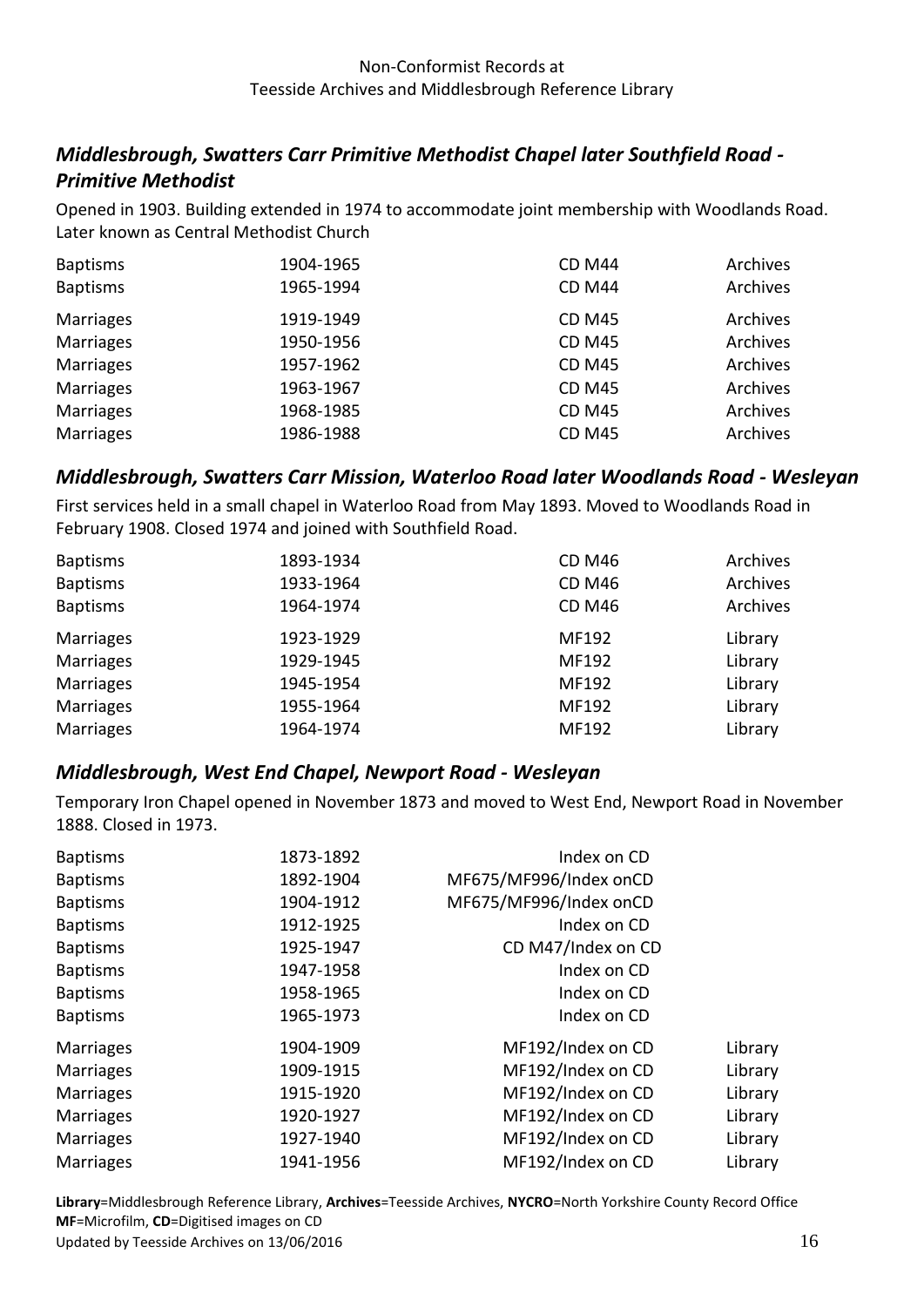<span id="page-16-7"></span><span id="page-16-6"></span><span id="page-16-5"></span><span id="page-16-4"></span><span id="page-16-3"></span><span id="page-16-2"></span><span id="page-16-1"></span><span id="page-16-0"></span>

| Marriages<br>Marriages                                        | 1956-1968<br>1968-1973                                                                                                                                               | MF192/Index on CD<br>MF192/Index on CD                                            | Library<br>Library                                       |
|---------------------------------------------------------------|----------------------------------------------------------------------------------------------------------------------------------------------------------------------|-----------------------------------------------------------------------------------|----------------------------------------------------------|
| <b>Trinity, Stainsby Road - Methodist</b>                     |                                                                                                                                                                      |                                                                                   |                                                          |
| Opened in July 1958                                           |                                                                                                                                                                      |                                                                                   |                                                          |
| <b>Baptisms</b>                                               | 1958-1968                                                                                                                                                            | <b>CD M48</b>                                                                     | Archives                                                 |
| Marriages<br>Marriages<br>Marriages<br>Marriages<br>Marriages | 1972-1980<br>1980-1982<br>1983-1984<br>1984-1986<br>1986-1993                                                                                                        | <b>CD M49</b><br><b>CD M49</b><br><b>CD M49</b><br><b>CD M49</b><br><b>CD M49</b> | Archives<br>Archives<br>Archives<br>Archives<br>Archives |
| <b>Nunthorpe Free Church</b>                                  |                                                                                                                                                                      |                                                                                   |                                                          |
| <b>Baptisms</b>                                               | 1926-1937                                                                                                                                                            | <b>CD M50</b>                                                                     | Archives                                                 |
| <b>Nunthorpe Wesleyan</b>                                     |                                                                                                                                                                      |                                                                                   |                                                          |
| <b>Baptisms</b>                                               | 1936-1980                                                                                                                                                            | <b>CD M50</b>                                                                     | Archives                                                 |
| <b>Nunthorpe</b>                                              |                                                                                                                                                                      |                                                                                   |                                                          |
| <b>Marriages</b>                                              | 1960-1967                                                                                                                                                            | <b>CD M51</b>                                                                     | Archives                                                 |
| Marriages                                                     | 1967-1970                                                                                                                                                            | <b>CD M51</b>                                                                     | Archives                                                 |
| Marriages                                                     | 1970-1978                                                                                                                                                            | <b>CD M51</b>                                                                     | Archives                                                 |
| Marriages                                                     | 1978-1985                                                                                                                                                            | <b>CD M51</b>                                                                     | Archives                                                 |
| Marriages                                                     | 1985-1992                                                                                                                                                            | <b>CD M51</b>                                                                     | Archives                                                 |
| <b>Stainton Village - Wesleyan</b>                            |                                                                                                                                                                      |                                                                                   |                                                          |
| Chapel dates from 1842.                                       |                                                                                                                                                                      |                                                                                   |                                                          |
| <b>Baptisms</b>                                               | 1909-1920*<br>*Certified copies of baptisms, 6 entries only                                                                                                          | <b>CD M52</b>                                                                     | Archives                                                 |
| <b>Marton Village - Wesleyan</b>                              |                                                                                                                                                                      |                                                                                   |                                                          |
|                                                               | First chapel opened in August 1842. Second chapel on site opened in August 1890. Third chapel on site<br>opened September 1913. Current church opened 21 March 1970. |                                                                                   |                                                          |
| Marriages                                                     | 1950-1974                                                                                                                                                            | <b>CD M53</b>                                                                     | Archives                                                 |
| <b>Loftus &amp; Staithes Circuit</b>                          |                                                                                                                                                                      |                                                                                   | R/M/LOF                                                  |
| <b>Loftus &amp; Staithes Circuit</b>                          |                                                                                                                                                                      |                                                                                   |                                                          |
| and Statithes Wesleyan Methodist.                             | Formed in 1941 from Staithes Circuit Primitive Methodist, Brotton Circuit Primitive Methodist and Loftus                                                             |                                                                                   |                                                          |
| <b>Baptisms (Brotton PM)</b>                                  | 1908-1950                                                                                                                                                            | MF189                                                                             | Library                                                  |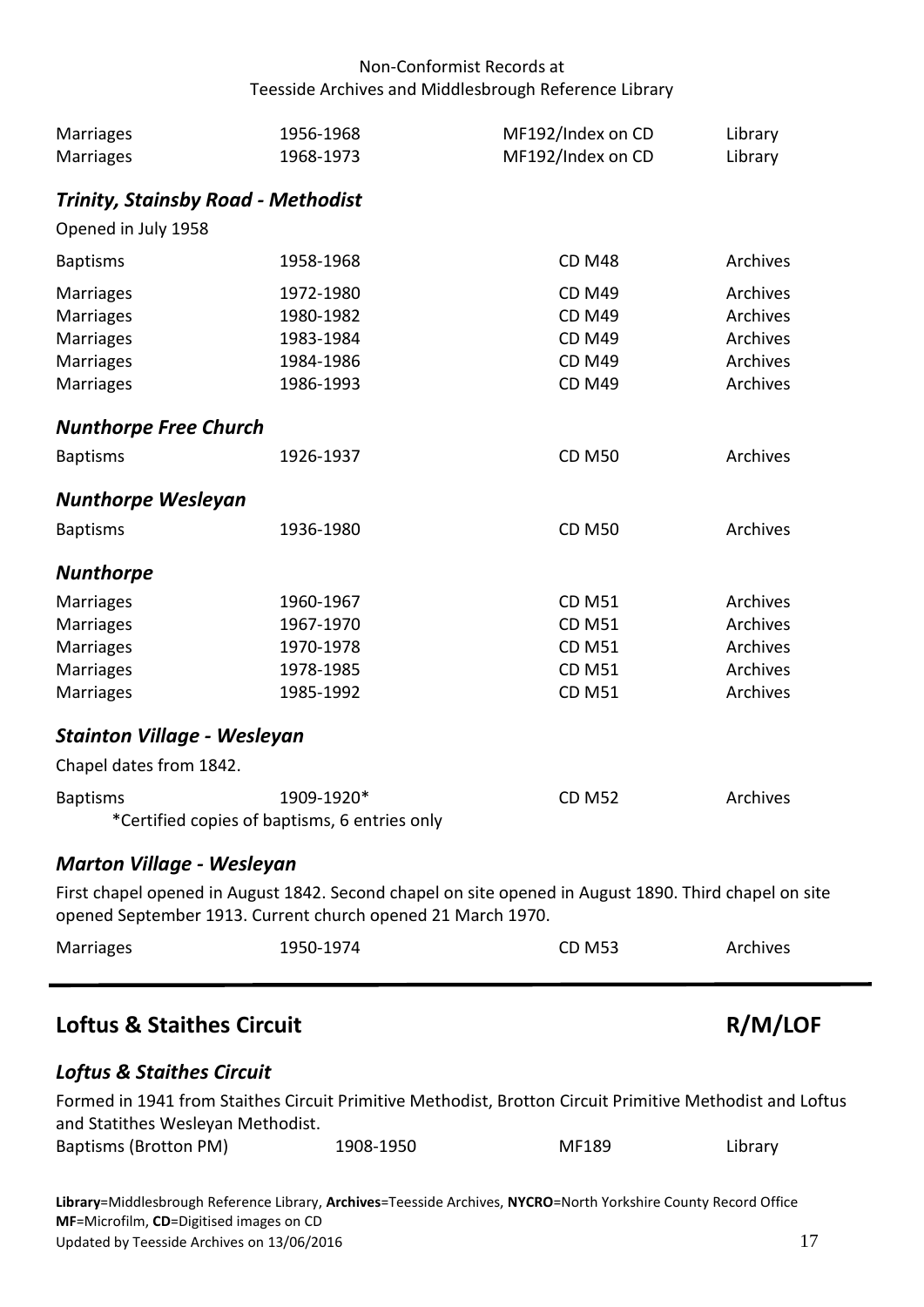| Baptisms (Staithes PM)          | 1878-1947      | MF189                       | Library  |
|---------------------------------|----------------|-----------------------------|----------|
| <b>Baptisms (Staithes PM)</b>   | 1865-1886      | <b>CD M75</b>               | Archives |
| Baptisms (Staithes WM)          | 1866-1890      | Original Only: R/M/LOF/1/8  | Archives |
| Baptisms (Loftus & Staithes WM) | 1890-1908      | Original Only: R/M/LOF/1/9  | Archives |
| Baptisms (Loftus & Staithes WM) | 1871-1882      | Original Only: R/M/LOF/1/10 | Archives |
| Baptisms (Loftus & Staithes WM) | 1882-1896      | Original Only: R/M/LOF/1/11 | Archives |
| Baptisms (Loftus & Staithes WM) | 1896-1912      | Original Only: R/M/LOF/1/12 | Archives |
| Baptisms (Loftus & Staithes WM) | 1912-1939      | Original Only: R/M/LOF/1/13 | Archives |
| Marriages (Staithes WM)         | 1867-1908      | <b>CD M55</b>               | Archives |
|                                 | 7 entries only |                             |          |

## <span id="page-17-0"></span>*Brotton, High Street - Primitive Methodist Chapel*

Brotton Methodist Church, High Street was ex primitive and closed September 1978 and demolished in October 1979 as the building was in a dangerous condition.

| Marriages                | 1912-1930  | MF190 | Library |
|--------------------------|------------|-------|---------|
| Marriages                | 1930-1939  | MF190 | Library |
| Marriages (Station Road) | 1940-1960* | MF190 | Library |
| Marriages                | 1961-1967  | MF190 | Library |
| Marriages                | 1968-1970  | MF190 | Library |

#### <span id="page-17-1"></span>*Brotton, High Street - Wesley Methodist Church*

| Marriages | 1960-1970 | MF190 | Library |
|-----------|-----------|-------|---------|
| Marriages | 1970-1978 | MF190 | Library |

## <span id="page-17-2"></span>*Brotton, Station Road*

Brotton Methodist Church, Station Road was closed in 1970 and demolished in 1978-80 and was an ex-Wesleyan Methodist. Amalgamation was turned down in 1934 by Rev. C.W.C. Bowdler, but accepted in 1939-1941 by Rev. A.W. Morrow.

<span id="page-17-3"></span>

| 1956-1973<br><b>CD M56</b><br><b>Baptisms</b><br>Archives |
|-----------------------------------------------------------|
|-----------------------------------------------------------|

## *Brotton, West End, Railway Terrace, Bible Christians - Wesleyan*

Brotton West End Methodist Church, Railway Terrace was an ex-Wesleyan and was destroyed by fire in 1946. Between 1933 and 1939 it was known as the Bible Christian Tabernacle because of its founders and some of its members.

<span id="page-17-4"></span>

| One entry - Raymond Burton 1934 |           |               |          |
|---------------------------------|-----------|---------------|----------|
| <b>Baptisms</b>                 | 1876-1916 | <b>CD M57</b> | Archives |
| <b>Loftus, Arlington Street</b> |           |               |          |
| <b>Baptisms</b>                 | 1963-1999 | <b>CD M58</b> | Archives |
| <b>Baptisms</b>                 | 2000-2001 | <b>CD M58</b> | Archives |
| <b>Marriages</b>                | 1911-1919 | <b>CD M59</b> | Archives |
| <b>Marriages</b>                | 1919-1928 | <b>CD M59</b> | Archives |
| <b>Marriages</b>                | 1929-1936 | <b>CD M59</b> | Archives |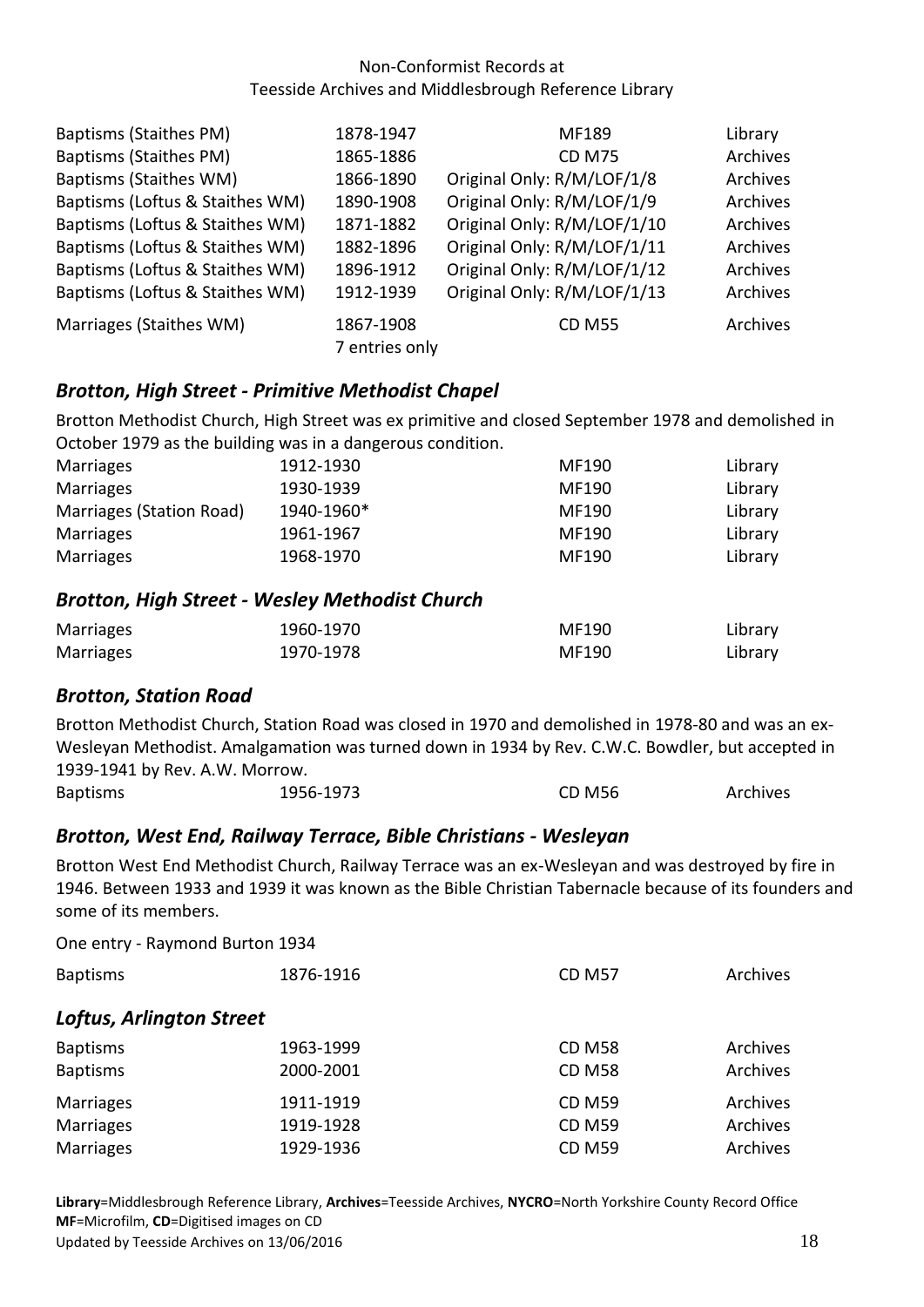<span id="page-18-5"></span><span id="page-18-4"></span><span id="page-18-3"></span><span id="page-18-2"></span><span id="page-18-1"></span><span id="page-18-0"></span>

| Marriages<br>Marriages<br>Marriages<br>Marriages<br>Marriages<br>Marriages | 1937-1945<br>1945-1948<br>1948-1963<br>1964-1971<br>1971-1978<br>1978-1988 | <b>CD M59</b><br><b>CD M59</b><br><b>CD M59</b><br><b>CD M59</b><br><b>CD M59</b><br><b>CD M59</b> | Archives<br>Archives<br>Archives<br>Archives<br>Archives<br>Archives |
|----------------------------------------------------------------------------|----------------------------------------------------------------------------|----------------------------------------------------------------------------------------------------|----------------------------------------------------------------------|
| Marriages<br><b>Marriages</b>                                              | 1988-1995<br>1996-1998                                                     | <b>CD M59</b><br>Original Only: R/M/LOF/3/2/12                                                     | Archives<br>Archives                                                 |
| Loftus, Deepdale Road                                                      |                                                                            |                                                                                                    |                                                                      |
| Marriages                                                                  | 1936-1957                                                                  | MF191                                                                                              | Library                                                              |
| Marriages<br>Marriages                                                     | 1957-1966<br>1966-1971                                                     | MF191<br>MF191                                                                                     | Library<br>Library                                                   |
| <b>Loftus, Newton Memorial</b>                                             |                                                                            |                                                                                                    |                                                                      |
| <b>Marriages</b><br>Marriages                                              | 1902-1930<br>1930-1940                                                     | MF191<br>MF191                                                                                     | Library<br>Library                                                   |
| <b>Hartlepool Methodist Circuit</b>                                        |                                                                            |                                                                                                    | M/HA                                                                 |
|                                                                            |                                                                            |                                                                                                    |                                                                      |
| <b>Greatham, Methodist Church</b><br>Formerly Wesleyan Methodist           |                                                                            |                                                                                                    |                                                                      |
| <b>Baptisms</b>                                                            | 1878-1917                                                                  | MF495                                                                                              | Library                                                              |
| Formerly Wesleyan Methodist                                                | <b>Hartlepool, Corporation Road Methodist Church</b>                       |                                                                                                    |                                                                      |
| <b>Baptisms</b><br>*Includes entries for Throston 1881                     | 1881-1954*                                                                 | MF496                                                                                              | Library                                                              |
|                                                                            | Hartlepool, Primitive Methodist Church, Brougham Street                    |                                                                                                    |                                                                      |
|                                                                            |                                                                            | Also called Throston Central Estate Primitive Methodist Church. Closed 1959                        |                                                                      |
| <b>Baptisms</b><br><b>Baptisms</b>                                         | 1834-1868<br>1868-1897                                                     | MF494<br>MF494                                                                                     | Library<br>Library                                                   |
| <b>Baptisms</b>                                                            | 1897-1914                                                                  | MF496                                                                                              | Library                                                              |
| <b>Baptisms</b><br><b>Baptisms</b>                                         | 1914-1959<br>1937-1959                                                     | MF495<br>MF495                                                                                     | Library<br>Library                                                   |
| Marriages                                                                  | 1914-1921                                                                  | MF190                                                                                              | Library                                                              |
| Marriages<br>Marriages                                                     | 1921-1932<br>1932-1944                                                     | MF190<br>MF190                                                                                     | Library<br>Library                                                   |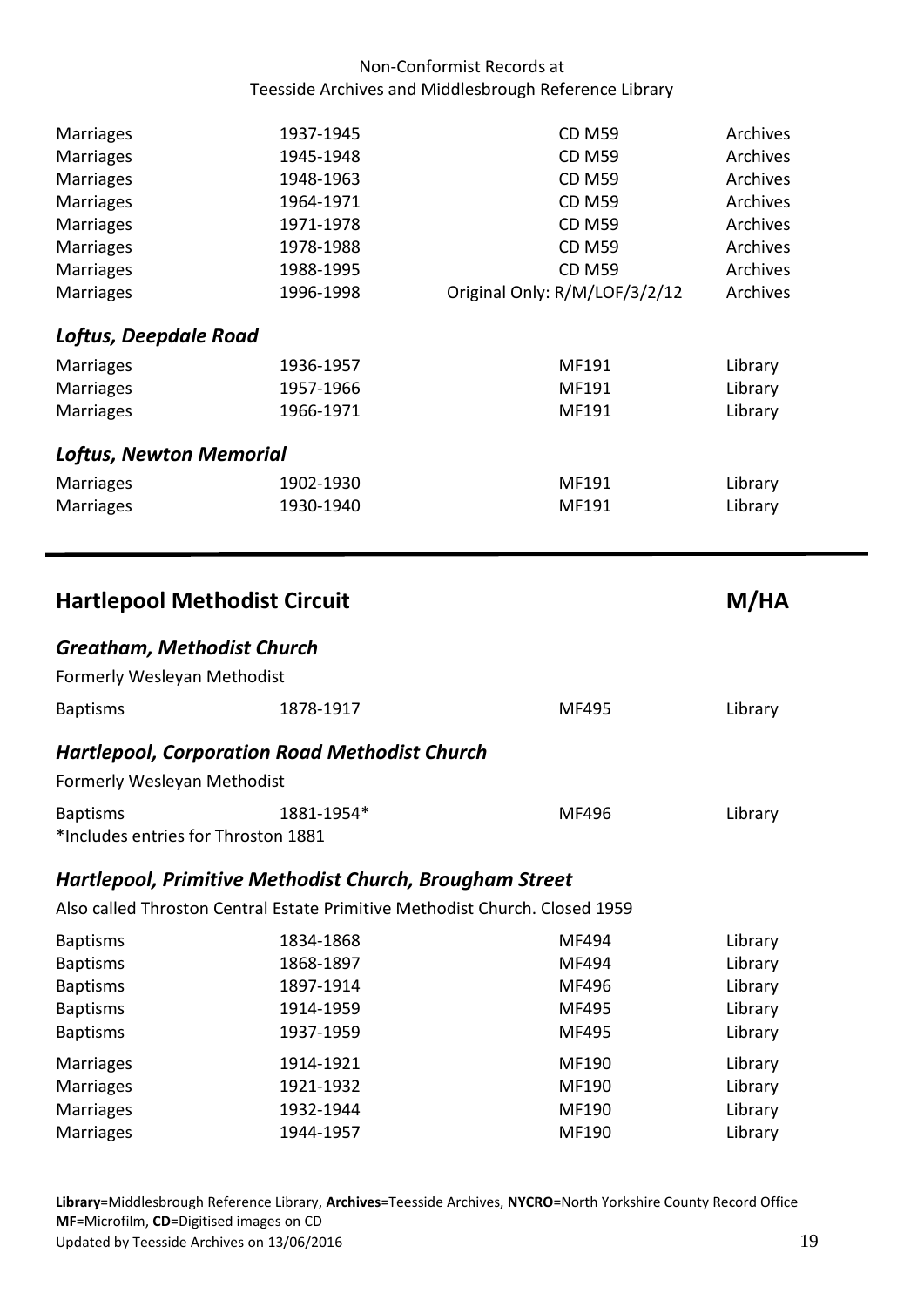## <span id="page-19-0"></span>*Hartlepool, Brougham Street - Primitive Methodist Chapel*

| Marriages        | 1914-1921 | MF190 | Library |
|------------------|-----------|-------|---------|
| <b>Marriages</b> | 1921-1932 | MF190 | Library |
| Marriages        | 1932-1944 | MF190 | Library |
| Marriages        | 1944-1957 | MF190 | Library |

## <span id="page-19-1"></span>*Hartlepool, Northgate Street Wesleyan Chapel, later Headland Methodist Church and Institute*

From 1943 became Headland Methodist Church and Institute

| <b>Baptisms</b>  | 1855-1874 | MF799 | Library |
|------------------|-----------|-------|---------|
| <b>Baptisms</b>  | 1874-1886 | MF799 | Library |
| <b>Baptisms</b>  | 1886-1913 | MF799 | Library |
| <b>Baptisms</b>  | 1913-1969 | MF799 | Library |
| <b>Marriages</b> | 1902-1915 | MF191 | Library |
| <b>Marriages</b> | 1916-1925 | MF191 | Library |
| <b>Marriages</b> | 1926-1930 | MF191 | Library |
| <b>Marriages</b> | 1930-1942 | MF191 | Library |
| <b>Marriages</b> | 1942-1969 | MF191 | Library |

## <span id="page-19-2"></span>*Throston - Methodist Church*

Formerly United Methodist and until 1907 United Methodist Free Church.

| <b>Baptisms</b> | 1888-1893 | MF496 | Library |
|-----------------|-----------|-------|---------|
| <b>Baptisms</b> | 1893-1957 | MF496 | Library |

#### <span id="page-19-3"></span>*Throston, Central Estate - Primitive Methodist*

| <b>Baptisms</b>                                         | 1900-1914* | MF496 | Library |
|---------------------------------------------------------|------------|-------|---------|
| *Includes entries for Brougham Street Circuit 1897-1900 |            |       |         |

#### <span id="page-19-4"></span>*Trimdon Colliery - Methodist New Connexion Church*

| <b>Baptisms</b> | 1895-1908 | MF496 | Library |
|-----------------|-----------|-------|---------|
|                 |           |       |         |

# <span id="page-19-5"></span>West Hartlepool Methodist Circuit Methodist Allen M/HA

## <span id="page-19-6"></span>*West Hartlepool, Belle Vue Methodist*

Formerly United Methodist Free Church and after 1907 United Methodist.

| <b>Baptisms</b> | 1889-1900 | MF496 | Library |
|-----------------|-----------|-------|---------|
| <b>Baptisms</b> | 1900-1925 | MF496 | Library |
| <b>Baptisms</b> | 1926-1957 | MF496 | Library |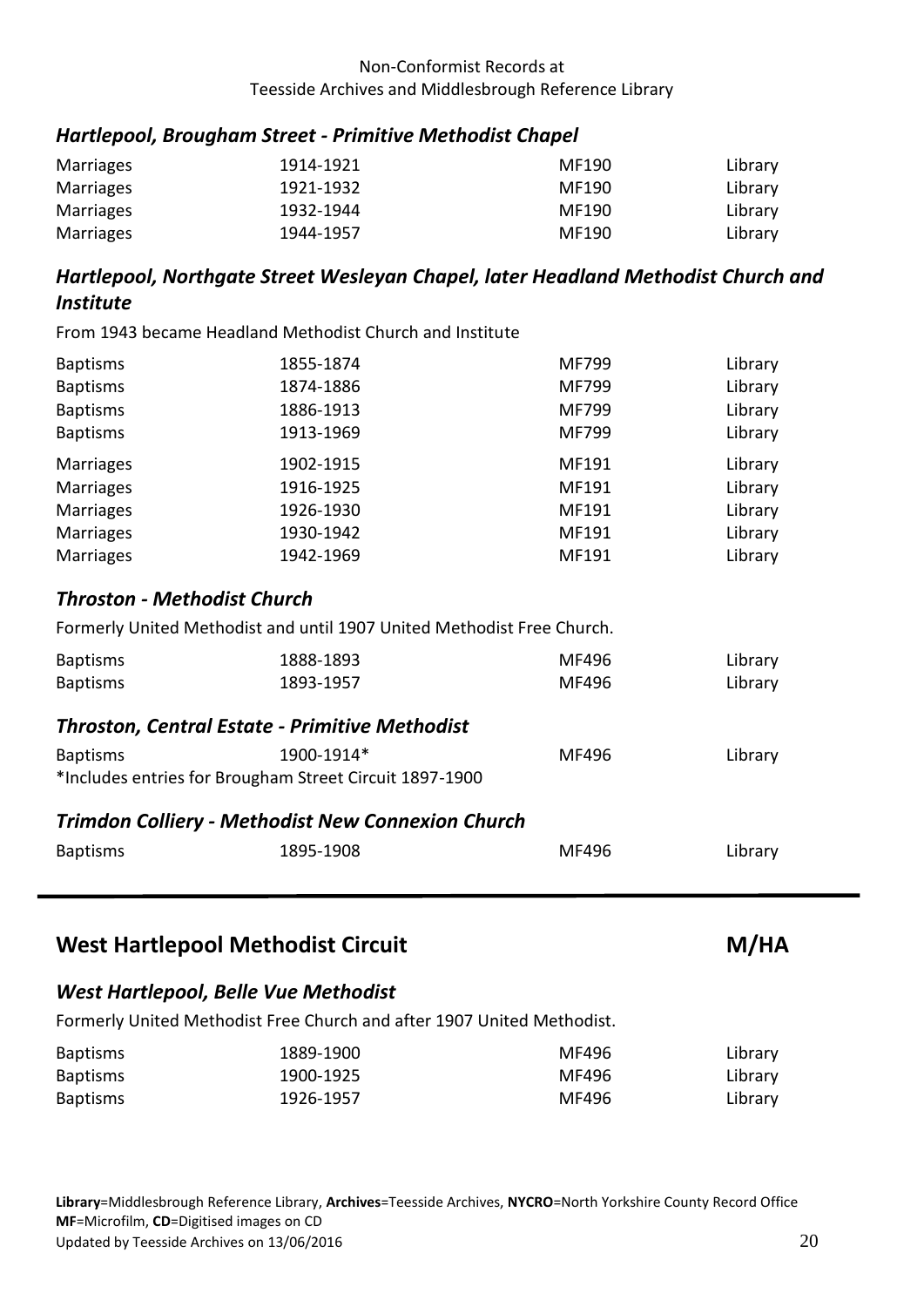## <span id="page-20-0"></span>*West Hartlepool, Burbank Street, Methodist Church*

Formerly United Methodist Free Church and after 1907 United Methodist Church called Burbank Central Hall from 1939. Closed c. 1957

| <b>Baptisms</b>  | 1883-1888 | MF496 | Library |
|------------------|-----------|-------|---------|
| <b>Baptisms</b>  | 1888-1890 | MF496 | Library |
| <b>Baptisms</b>  | 1890-1895 | MF496 | Library |
| <b>Baptisms</b>  | 1895-1899 | MF496 | Library |
| <b>Baptisms</b>  | 1924-1934 | MF496 | Library |
| <b>Baptisms</b>  | 1934-1949 | MF496 | Library |
| <b>Baptisms</b>  | 1949-1957 | MF496 | Library |
| <b>Marriages</b> | 1911-1918 | MF190 | Library |
| <b>Marriages</b> | 1919-1927 | MF190 | Library |
| <b>Marriages</b> | 1927-1934 | MF190 | Library |
| <b>Marriages</b> | 1934-1956 | MF190 | Library |

## <span id="page-20-1"></span>*West Hartlepool, Wesley Methodist Church (Big Wesley)*

Formerly Wesley Methodist Church in Cambridge Place.

| <b>Baptisms</b>  | 1855-1869 | MF497 | Library |
|------------------|-----------|-------|---------|
| <b>Baptisms</b>  | 1869-1877 | MF497 | Library |
| <b>Baptisms</b>  | 1877-1885 | MF497 | Library |
| <b>Baptisms</b>  | 1885-1896 | MF497 | Library |
| <b>Baptisms</b>  | 1896-1917 | MF497 | Library |
| <b>Baptisms</b>  | 1918-1971 | MF498 | Library |
| <b>Baptisms</b>  | 1971-1973 | MF498 | Library |
| <b>Marriages</b> | 1903-1907 | MF191 | Library |
| <b>Marriages</b> | 1907-1912 | MF191 | Library |
| <b>Marriages</b> | 1913-1916 | MF191 | Library |
| <b>Marriages</b> | 1916-1920 | MF191 | Library |
| <b>Marriages</b> | 1920-1924 | MF191 | Library |
| <b>Marriages</b> | 1925-1931 | MF191 | Library |
| <b>Marriages</b> | 1931-1950 | MF191 | Library |
| <b>Marriages</b> | 1950-1954 | MF191 | Library |
| <b>Marriages</b> | 1954-1958 | MF191 | Library |
| <b>Marriages</b> | 1958-1961 | MF191 | Library |
| <b>Marriages</b> | 1961-1967 | MF191 | Library |
| Marriages        | 1967-1973 | MF191 | Library |

#### <span id="page-20-2"></span>*West Hartlepool, Dyke Street United Free Methodist Church*

| <b>Baptisms</b> | 1885-1892 | <b>MF498</b> | Library |
|-----------------|-----------|--------------|---------|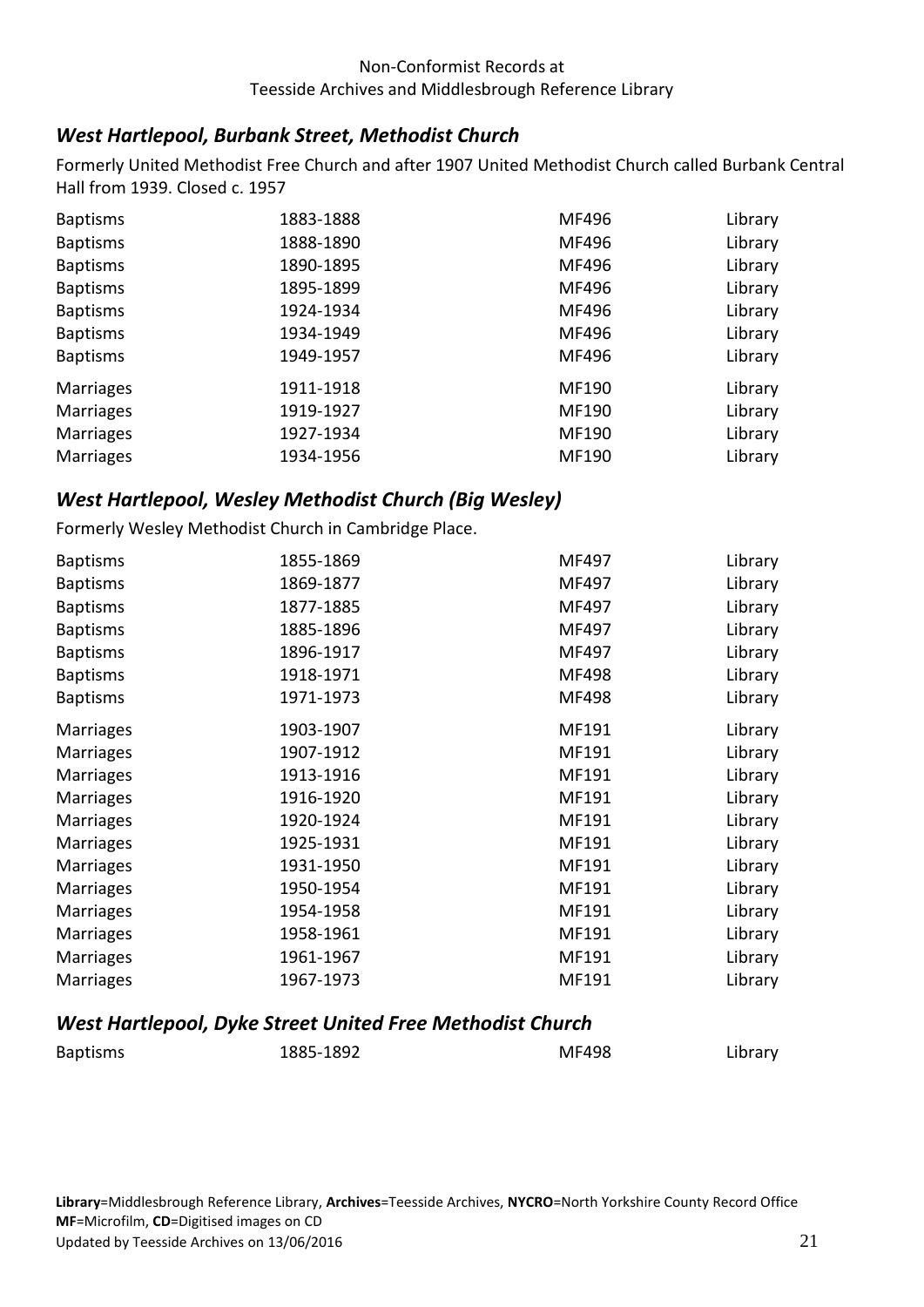## <span id="page-21-0"></span>*West Hartlepool, Hart Road Methodist Church*

<span id="page-21-5"></span><span id="page-21-4"></span><span id="page-21-3"></span><span id="page-21-2"></span><span id="page-21-1"></span>

| Now called Raby Road                                                                                           |                                                                                                                                                                    |                                                    |                                                                |
|----------------------------------------------------------------------------------------------------------------|--------------------------------------------------------------------------------------------------------------------------------------------------------------------|----------------------------------------------------|----------------------------------------------------------------|
| <b>Baptisms</b><br><b>Baptisms</b><br><b>Baptisms</b>                                                          | 1916-1948<br>1939-1948<br>* Includes Baptisms West Hartlepool Primitive Methodist Circuit 1916-1932 and Whitby Street<br>Methodist Circuit 1932-1937.<br>1948-1972 | MF497<br>MF497*<br>MF198                           | Library<br>Library<br>Library                                  |
| Marriages<br>Marriages<br>Marriages                                                                            | 1933-1937<br>1937-1947<br>1948-1971                                                                                                                                | MF191<br>MF191<br>MF191                            | Library<br>Library<br>Library                                  |
|                                                                                                                | <b>West Hartlepool, Lowthian Road Methodist Church</b>                                                                                                             |                                                    |                                                                |
|                                                                                                                | Formerly Wesleyan Methodist. Closed 1964                                                                                                                           |                                                    |                                                                |
| <b>Baptisms</b>                                                                                                | 1889-1939                                                                                                                                                          | MF497                                              | Library                                                        |
|                                                                                                                | West Hartlepool, Lynn Street United Methodist Free Church                                                                                                          |                                                    |                                                                |
| Closed 1894                                                                                                    |                                                                                                                                                                    |                                                    |                                                                |
| <b>Baptisms</b><br><b>Baptisms</b><br><b>Baptisms</b><br><b>Baptisms</b>                                       | 1877-1879<br>1879-1883<br>1886-1889<br>1889-1896                                                                                                                   | MF498<br>MF674<br><b>MF498</b><br>MF498            | Library<br>Library<br>Library<br>Library                       |
|                                                                                                                | <b>West Hartlepool, Musgrave Street Methodist Church</b>                                                                                                           |                                                    |                                                                |
| Formerly Wesleyan Methodist                                                                                    |                                                                                                                                                                    |                                                    |                                                                |
| <b>Baptisms</b><br><b>Baptisms</b>                                                                             | 1879-1890<br>1890-1905                                                                                                                                             | MF497<br>MF497                                     | Library<br>Library                                             |
|                                                                                                                | <b>West Hartlepool Stranton, Primitive Methodist Church</b>                                                                                                        |                                                    |                                                                |
| <b>Baptisms</b><br><b>Baptisms</b><br><b>Baptisms</b><br><b>Baptisms</b><br><b>Baptisms</b><br><b>Baptisms</b> | 1853-1880<br>1880-1902<br>1902-1905<br>1905-1912<br>1912-1925<br>1905-1915                                                                                         | MF494<br>MF494<br>MF494<br>MF495<br>MF495<br>MF495 | Library<br>Library<br>Library<br>Library<br>Library<br>Library |
|                                                                                                                | <b>West Hartlepool, York Road United Methodist Free Church</b>                                                                                                     |                                                    |                                                                |
| Closed 1973                                                                                                    |                                                                                                                                                                    |                                                    |                                                                |
| <b>Baptisms</b><br><b>Baptisms</b><br><b>Baptisms</b><br><b>Baptisms</b>                                       | 1896-1907<br>1908-1944<br>1943-1957<br>1957-1973                                                                                                                   | MF498<br>MF498<br>MF498<br>MF498                   | Library<br>Library<br>Library<br>Library                       |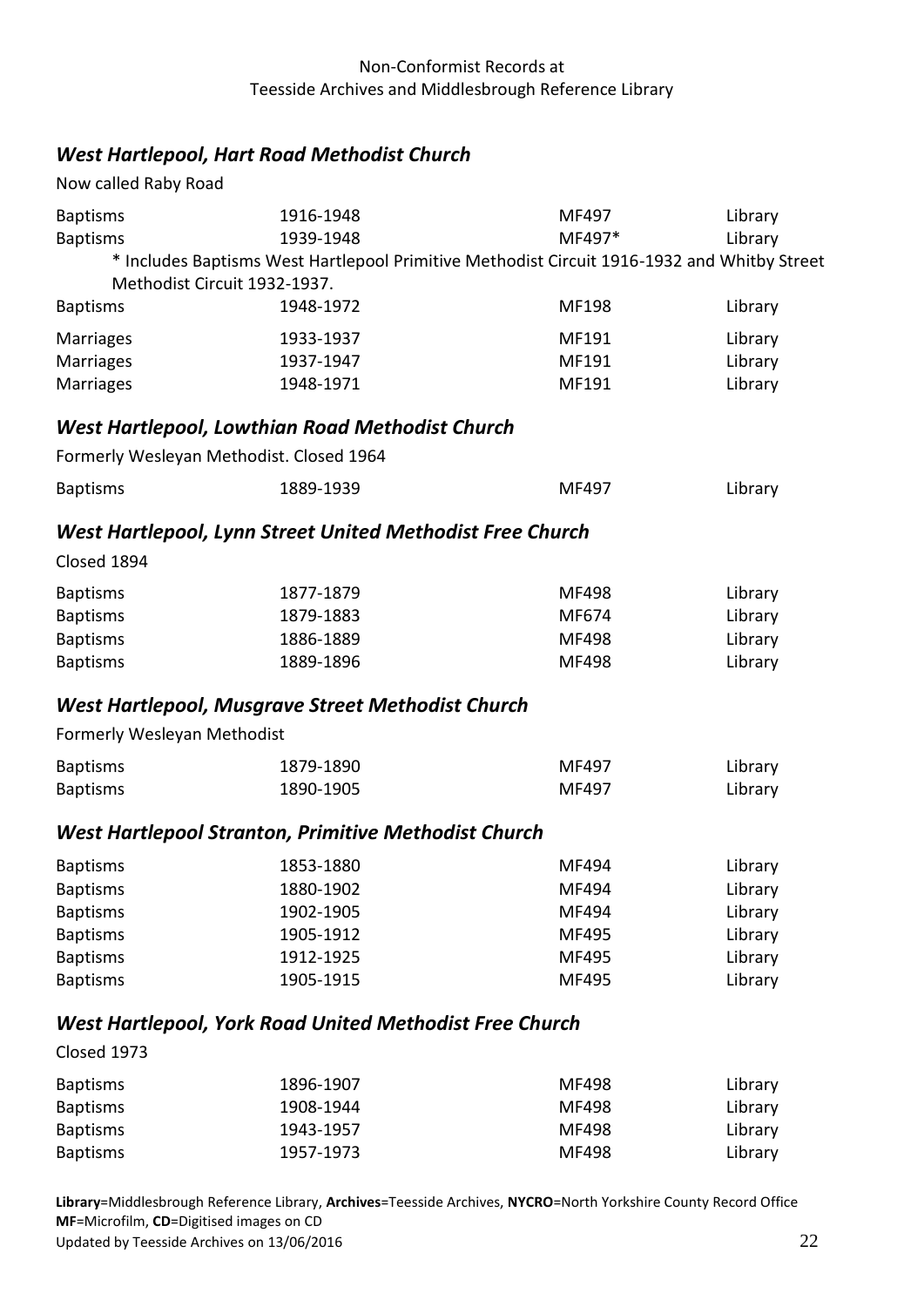<span id="page-22-6"></span><span id="page-22-5"></span><span id="page-22-4"></span><span id="page-22-3"></span><span id="page-22-2"></span><span id="page-22-1"></span><span id="page-22-0"></span>

| <b>Marriages</b>                       | 1946-1953                                                        | MF191         | Library  |
|----------------------------------------|------------------------------------------------------------------|---------------|----------|
| <b>Marriages</b>                       | 1954-1962                                                        | MF191         | Library  |
| <b>Marriages</b>                       | 1962-1973                                                        | MF191         | Library  |
| <b>Marriages</b>                       | 1973                                                             | MF191         | Library  |
|                                        | <b>Whitby Street, West Hartlepool Primitive Methodist Church</b> |               |          |
|                                        |                                                                  | MF495         |          |
| <b>Baptisms</b>                        | 1905-1915                                                        |               | Library  |
| <b>Marriages</b>                       | 1931-1937                                                        | MF191         | Library  |
|                                        | West Hartlepool, Westbourne Wesleyan                             |               |          |
| <b>Baptisms</b>                        | 1889-1921                                                        | <b>CD M60</b> | Archives |
| <b>Baptisms</b>                        | 1921-1967                                                        | <b>CD M60</b> | Archives |
| <b>Marriages</b>                       | 1915-1920                                                        | <b>CD M61</b> | Archives |
| <b>Marriages</b>                       | 1920-1927                                                        | <b>CD M61</b> | Archives |
| <b>Marriages</b>                       | 1927-1934                                                        | <b>CD M61</b> | Archives |
| <b>Marriages</b>                       | 1935-1941                                                        | <b>CD M61</b> | Archives |
| <b>Marriages</b>                       | 1942-1957                                                        | <b>CD M61</b> | Archives |
|                                        |                                                                  |               |          |
| <b>Stockton Methodist Circuit</b>      |                                                                  |               | M/STO    |
| <b>Billingham, Central Hall</b>        |                                                                  |               |          |
|                                        | Built in 1932 on the site of the former Wesleyan Chapel          |               |          |
| <b>Baptisms</b>                        | 1922-1942                                                        | <b>CD M62</b> | Archives |
| <b>Baptisms</b>                        | 1942-1954                                                        | <b>CD M62</b> | Archives |
| <b>Baptisms</b>                        | 1954-1961                                                        | <b>CD M62</b> | Archives |
| <b>Baptisms</b>                        | 1961-1975                                                        | <b>CD M62</b> | Archives |
|                                        | <b>North Billingham, Methodist Church</b>                        |               |          |
| <b>Baptisms</b>                        | 1962-1979                                                        | <b>CD M63</b> | Archives |
|                                        |                                                                  |               |          |
|                                        | <b>Billingham, Port Clarence, Methodist Church</b>               |               |          |
|                                        | Former Wesleyan Methodist. Closed 1972                           |               |          |
|                                        |                                                                  |               |          |
| <b>Baptisms</b>                        | 1902-1970                                                        | MF492         | Library  |
| <b>Marriages</b>                       | 1951-1967                                                        | MF190         | Library  |
| <b>Haverton Hill, Methodist Church</b> |                                                                  |               |          |
| <b>Formerly Primitive Methodist</b>    |                                                                  |               |          |
| <b>Baptisms</b>                        | 1920-1962                                                        | MF493         | Library  |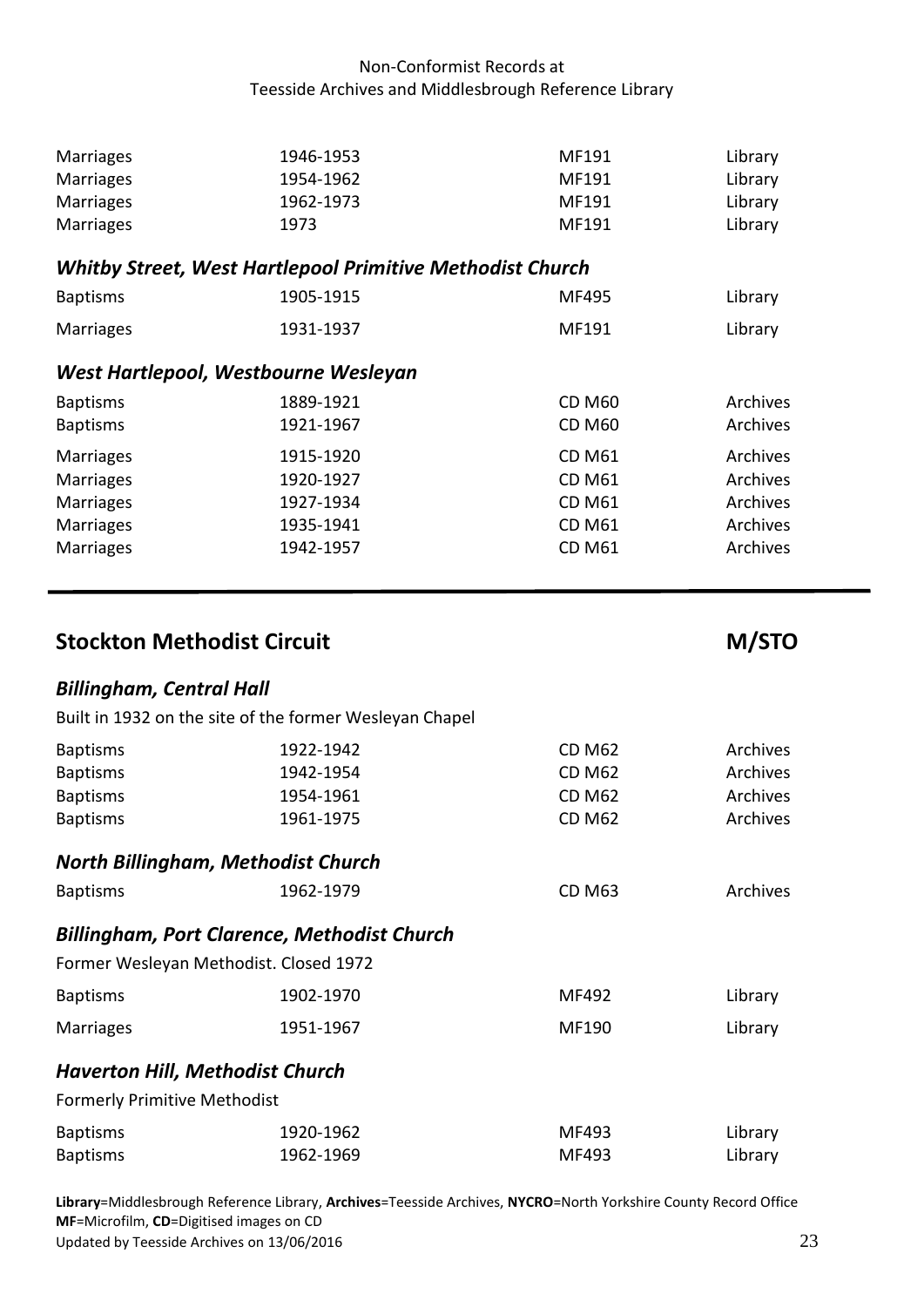<span id="page-23-7"></span><span id="page-23-6"></span><span id="page-23-5"></span><span id="page-23-4"></span><span id="page-23-3"></span><span id="page-23-2"></span><span id="page-23-1"></span><span id="page-23-0"></span>

| <b>Marriages</b>                                      | 1937-1940 | MF958                    | Library  |
|-------------------------------------------------------|-----------|--------------------------|----------|
| <b>Marriages</b>                                      | 1941-1957 | MF958                    | Library  |
| <b>Marriages</b>                                      | 1957-1968 | MF958                    | Library  |
| <b>Haverton Hill, United Methodist Free Church</b>    |           |                          |          |
| <b>Baptisms</b>                                       | 1918-1930 | MF493                    | Library  |
| <b>Haverton Hill, Wesleyan</b>                        |           |                          |          |
| <b>Baptisms</b>                                       | 1887-1930 | <b>CD M64</b>            | Archives |
| <b>Norton Junction</b>                                |           |                          |          |
| <b>Baptisms</b>                                       | 1953-1955 | <b>CD M65</b>            | Archives |
| Norton, Wesleyan Methodist Church                     |           |                          |          |
| <b>Baptisms</b>                                       | 1856-1914 | MF493                    | Library  |
| <b>Baptisms</b>                                       | 1910-1947 | <b>CD M66</b>            | Archives |
| <b>Marriages</b>                                      | 1898-1909 | <b>CD M67</b>            | Archives |
| <b>Marriages</b>                                      | 1916-1935 | <b>CD M67</b>            | Archives |
| <b>Marriages</b>                                      | 1935-1944 | <b>CD M67</b>            | Archives |
| <b>Marriages</b>                                      | 1944-1950 | <b>CD M67</b>            | Archives |
| <b>Marriages</b>                                      | 1950-1953 | <b>CD M67</b>            | Archives |
| <b>Marriages</b>                                      | 1953-1957 | <b>CD M67</b>            | Archives |
| <b>Marriages</b>                                      | 1957-1967 | <b>CD M67</b>            | Archives |
| <b>Picton, Methodist</b>                              |           |                          |          |
| (formerly Wesleyan)                                   |           |                          |          |
| <b>Baptisms</b>                                       | 1909-1967 | MF493                    | Library  |
| <b>Stillington, Wesleyan</b>                          |           |                          |          |
| <b>Baptisms</b>                                       | 1883-1970 | <b>CD M68</b>            | Archives |
| <b>Stockton, The Avenue, Fairfield</b>                |           |                          |          |
| <b>Baptisms</b>                                       | 1946-1961 | Original Only: M/STO/101 | Archives |
| Marriages                                             | 1964-1976 | MF194                    | Library  |
| <b>Stockton, Bowesfield Lane, Primitive Methodist</b> |           |                          |          |
| <b>Baptisms</b>                                       | 1920-1957 | <b>CD M69</b>            | Archives |
| Marriages                                             | 1920-1925 | MF193                    | Library  |
| <b>Marriages</b>                                      | 1925-1930 | MF193                    | Library  |
| Marriages                                             | 1930-1940 | MF193                    | Library  |
| <b>Marriages</b>                                      | 1940-1955 | MF193                    | Library  |
| <b>Marriages</b>                                      | 1955-1957 | MF193                    | Library  |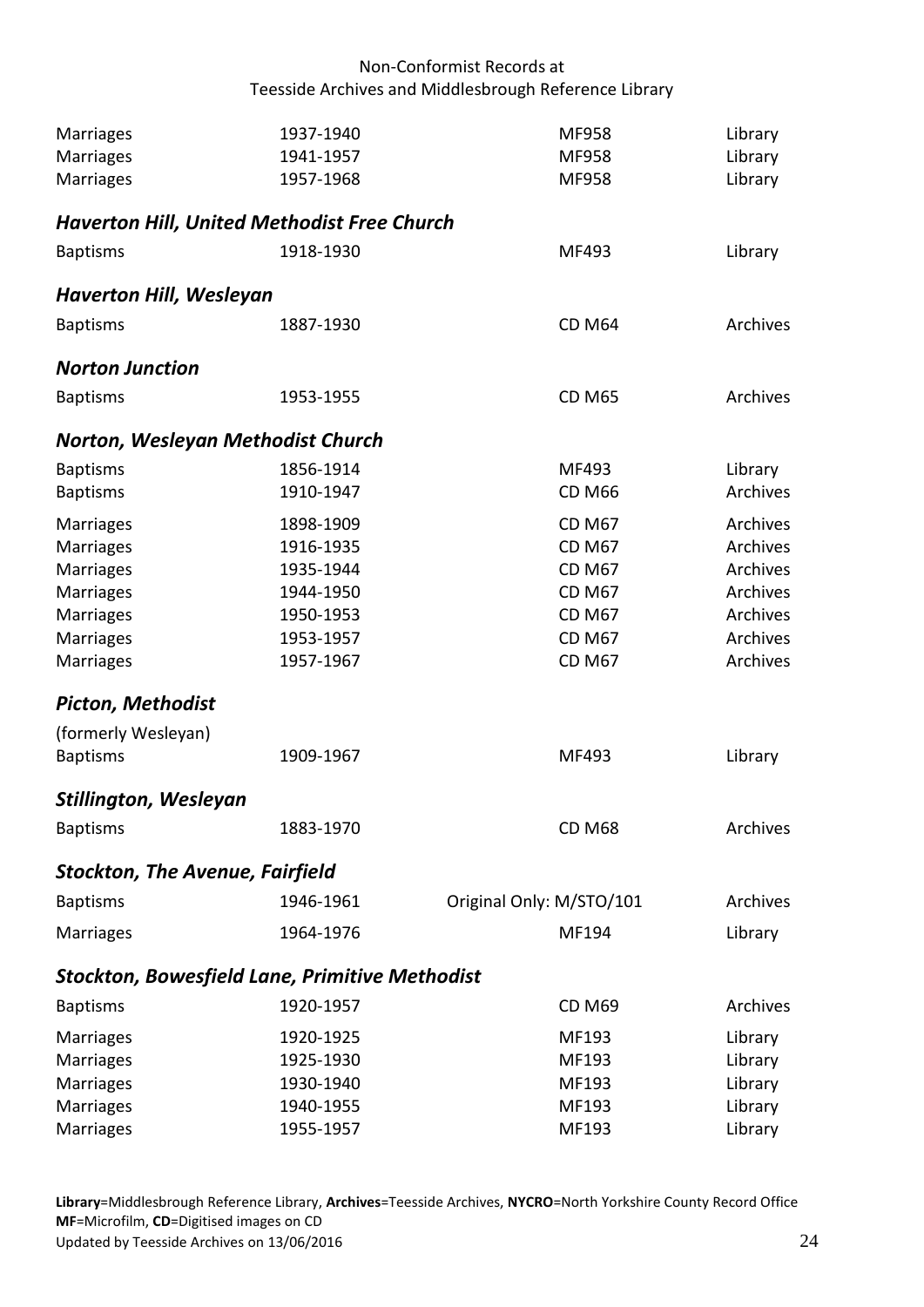<span id="page-24-7"></span><span id="page-24-6"></span><span id="page-24-5"></span><span id="page-24-4"></span><span id="page-24-3"></span><span id="page-24-2"></span><span id="page-24-1"></span><span id="page-24-0"></span>

|                                        | <b>Stockton, Green's Lane (Hartburn)</b>                      |                          |                 |
|----------------------------------------|---------------------------------------------------------------|--------------------------|-----------------|
| <b>Baptisms</b>                        | 1953-1985                                                     | <b>CD M70</b>            | Archives        |
| <b>Stockton, North Terrace Circuit</b> |                                                               |                          |                 |
|                                        | Formerly North Terrace Wesleyan circuit                       |                          |                 |
| <b>Baptisms</b>                        | 1877-1911                                                     | MF492                    | Library         |
| <b>Baptisms</b>                        | 1912-1955                                                     | MF493                    | Library         |
| Marriages                              | 1897-1916                                                     | MF194                    | Library         |
| <b>Marriages</b>                       | 1916-1924                                                     | MF194                    | Library         |
| <b>Marriages</b>                       | 1924-1933                                                     | MF194                    | Library         |
| <b>Marriages</b>                       | 1933-1936                                                     | MF194                    | Library         |
| <b>Marriages</b>                       | 1936-1938 (1938 Norton Road)                                  | MF194                    | Library         |
| Marriages                              | 1948-1955                                                     | MF194                    | Library         |
|                                        | <b>Stockton, Oxbridge Lane Methodist Circuit</b>              |                          |                 |
| <b>Baptisms</b>                        | 1887-1933                                                     | MF493                    | Library         |
| <b>Baptisms</b>                        | 1933-1970                                                     | MF493                    | Library         |
| <b>Marriages</b>                       | 1891-1961                                                     | Original Only: M/STO/623 | <b>Archives</b> |
| <b>Stockton, Paradise Row Circuit</b>  |                                                               |                          |                 |
|                                        | Formerly Stockton on Tees Methodist Circuit, Primitive        |                          |                 |
| <b>Baptisms</b>                        | 1834-                                                         | MF492                    | Library         |
| <b>Baptisms</b>                        | $? - 1949$                                                    | MF492                    | Library         |
| <b>Marriages</b>                       | 1920-1923                                                     | MF194                    | Library         |
| <b>Marriages</b>                       | 1923-1934                                                     | MF194                    | Library         |
| <b>Marriages</b>                       | 1934-1937                                                     | MF194                    | Library         |
|                                        | Stockton, Portrack Place - Wesleyan                           |                          |                 |
| <b>Baptisms</b>                        | 1871-1906                                                     | MF493                    | Library         |
| <b>Marriages</b>                       | 1931-1957                                                     | MF194                    | Library         |
|                                        | <b>Stockton, Regent Street - United Methodist Free Chapel</b> |                          |                 |
| <b>Baptisms</b>                        | 1868-1892                                                     | MF492                    | Library         |
| <b>Baptisms</b>                        | 1908-1928                                                     | MF493                    | Library         |
| <b>Stockton, Tilery</b>                |                                                               |                          |                 |
| <b>Baptisms</b>                        | 1913-1961                                                     | <b>CD M71</b>            | Archives        |
|                                        | <b>Stockton, Victoria Avenue Methodist Church</b>             |                          |                 |
| <b>Baptisms</b>                        | 1951-1964                                                     | <b>CD M72</b>            | Archives        |
| <b>Marriages</b>                       | 1955-1961                                                     | MF194                    | Library         |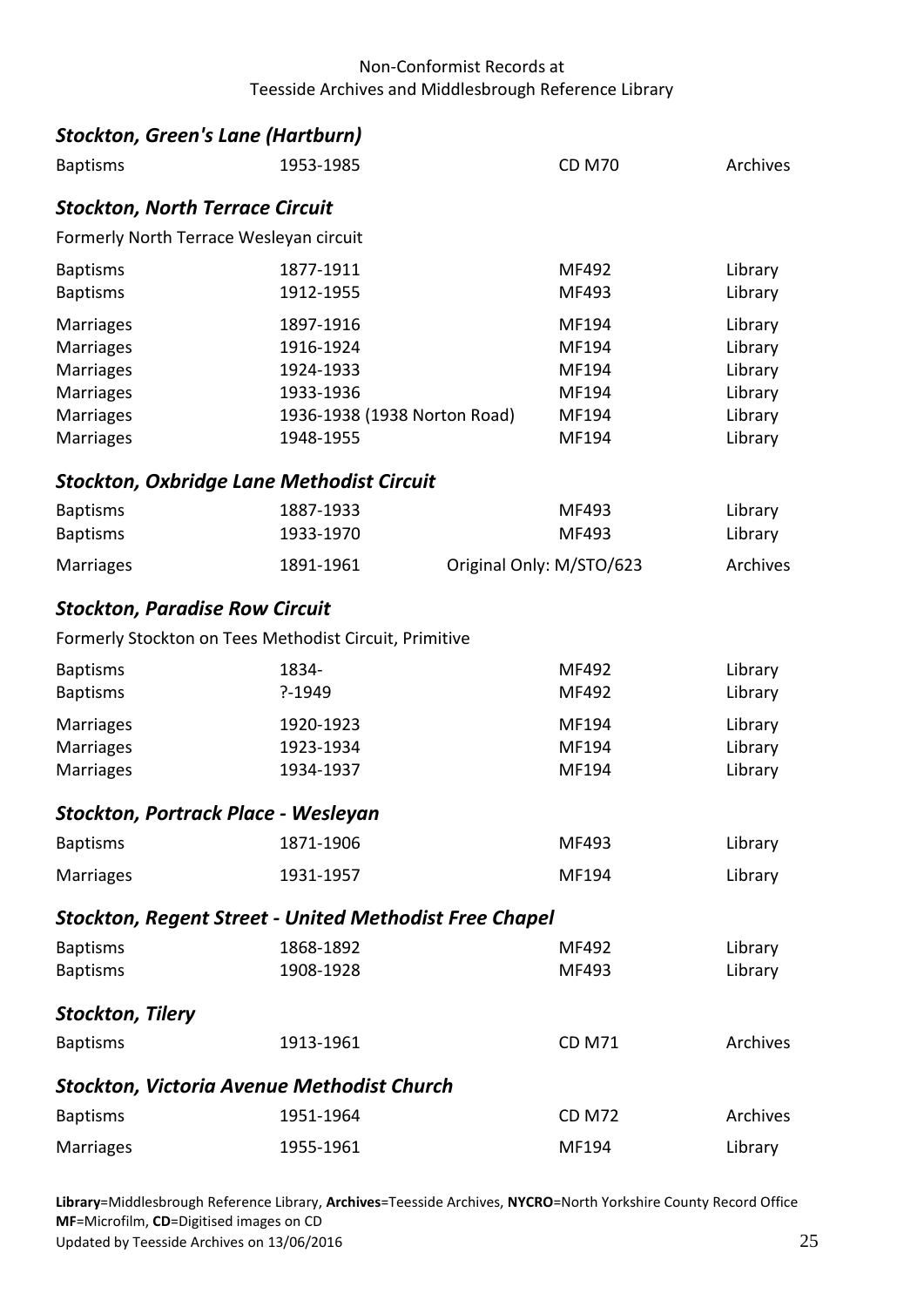<span id="page-25-4"></span><span id="page-25-3"></span><span id="page-25-2"></span><span id="page-25-1"></span><span id="page-25-0"></span>

| <b>Marriages</b>                                | 1961-1964 | MF194         | Library  |
|-------------------------------------------------|-----------|---------------|----------|
| <b>Stockton, Wesleyan Methodist Circuit</b>     |           |               |          |
| <b>Brunswick Circuit from 1899</b>              |           |               |          |
| <b>Baptisms</b>                                 | 1838-     | MF492         | Library  |
| <b>Baptisms</b>                                 |           | MF492         | Library  |
| <b>Baptisms</b>                                 |           | MF492         | Library  |
| <b>Baptisms</b>                                 | $-1944$   | MF492         | Library  |
| <b>Baptisms</b>                                 | 1944-1947 | MF493         | Library  |
| <b>Baptisms</b>                                 | 1947-1971 | MF493         | Library  |
| <b>Marriages</b>                                | 1891-1902 | MF193         | Library  |
| <b>Marriages</b>                                | 1902-1905 | MF193         | Library  |
| <b>Marriages</b>                                | 1905-1907 | MF193         | Library  |
| <b>Marriages</b>                                | 1907-1912 | MF193         | Library  |
| <b>Marriages</b>                                | 1912-1914 | MF193         | Library  |
| <b>Marriages</b>                                | 1915-1918 | MF193         | Library  |
| <b>Marriages</b>                                | 1918-1922 | MF193         | Library  |
| <b>Marriages</b>                                | 1922-1926 | MF193         | Library  |
| <b>Marriages</b>                                | 1926-1930 | MF193         | Library  |
| <b>Marriages</b>                                | 1930-1939 | MF193         | Library  |
| <b>Marriages</b>                                | 1939-1949 | MF193         | Library  |
| <b>Marriages</b>                                | 1949-1961 | MF194         | Library  |
| <b>Marriages</b>                                | 1961-1971 | MF194         | Library  |
| Stockton, Yarm Road - Wesleyan                  |           |               |          |
| <b>Baptisms</b>                                 | 1904-1934 | <b>CD M73</b> | Archives |
| <b>Baptisms</b>                                 | 1934-1964 | <b>CD M73</b> | Archives |
| <b>Thornaby, Cleveland Methodist Church</b>     |           |               |          |
| Formerly Thornaby Wesleyan Methodist Chapel     |           |               |          |
| <b>Baptisms</b>                                 | 1870-1880 | MF799         | Library  |
| <b>Baptisms</b>                                 | 1880-1900 | MF799         | Library  |
| <b>Baptisms</b>                                 | 1931-1964 | MF799         | Library  |
| <b>Thornaby, Peel Street Methodist Church</b>   |           |               |          |
| Formerly Thornaby Primitive Methodist Chapel    |           |               |          |
| <b>Baptisms</b>                                 | 1926-1953 | MF799         | Library  |
| <b>Marriages</b>                                | 1953-1958 | MF194         | Library  |
| <b>Marriages</b>                                | 1960-1965 | MF194         | Library  |
| <b>Thornaby, Stafford Place Wesleyan Chapel</b> |           |               |          |
| <b>Marriages</b>                                | 1914-1938 | MF194         | Library  |
| <b>Marriages</b>                                | 1938-1947 | MF194         | Library  |
|                                                 |           |               |          |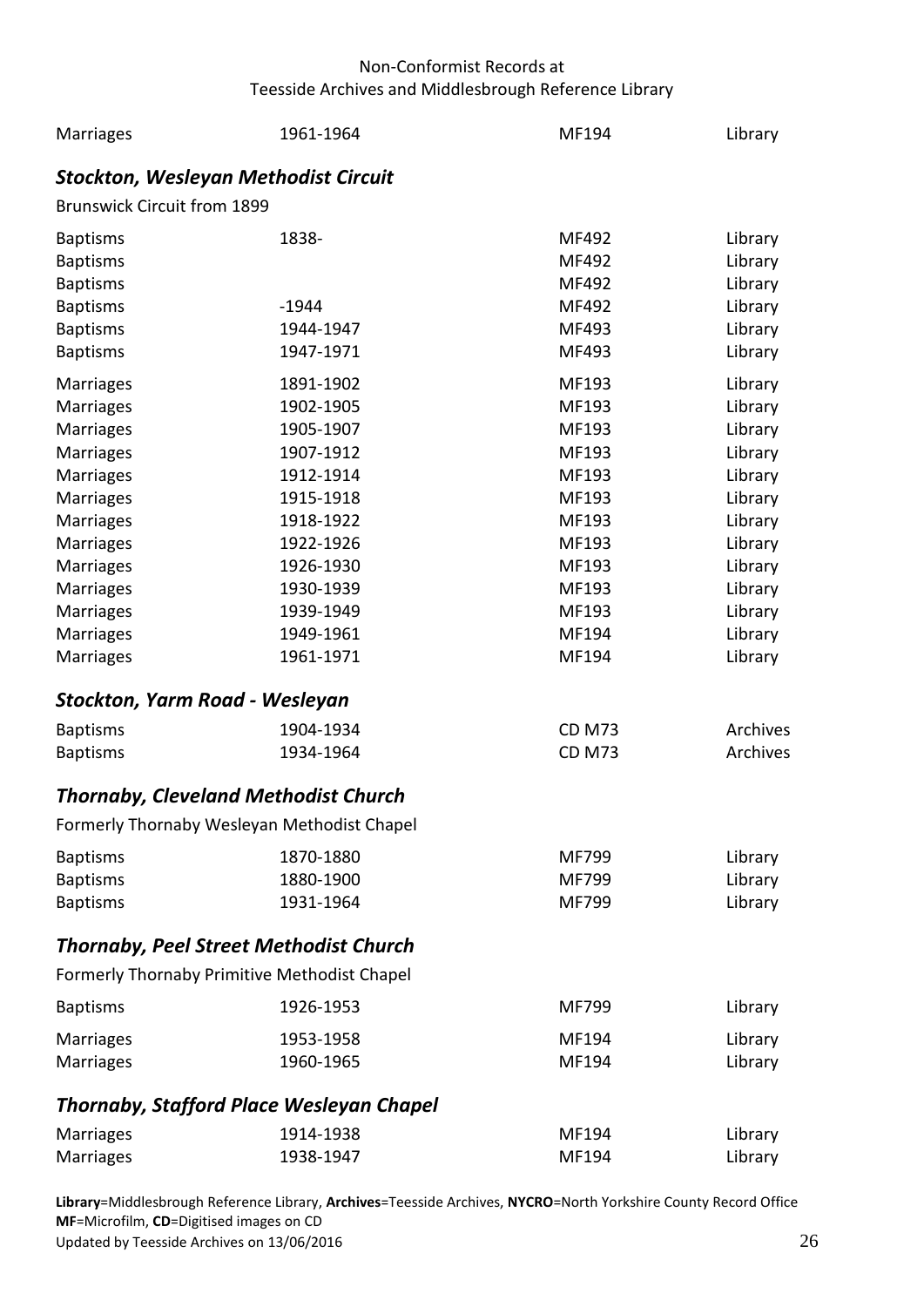<span id="page-26-2"></span><span id="page-26-1"></span><span id="page-26-0"></span>

| <b>Marriages</b><br><b>Marriages</b> | 1947-1959<br>1959-1964 | MF194<br>MF194 | Library<br>Library |
|--------------------------------------|------------------------|----------------|--------------------|
| <b>Wolviston, Methodist Church</b>   |                        |                |                    |
| Formerly Wesleyan Methodist          |                        |                |                    |
| <b>Baptisms</b>                      | 1921-1975              | MF493          | Library            |
| <b>Wolviston, United Free</b>        |                        |                |                    |
| <b>Baptisms</b>                      | 1904-1916              | <b>CD M74</b>  | Archives           |
| Yarm, West Street                    |                        |                |                    |
| <b>Marriages</b><br><b>Marriages</b> | 1938-1955<br>1956-1961 | MF194<br>MF194 | Library<br>Library |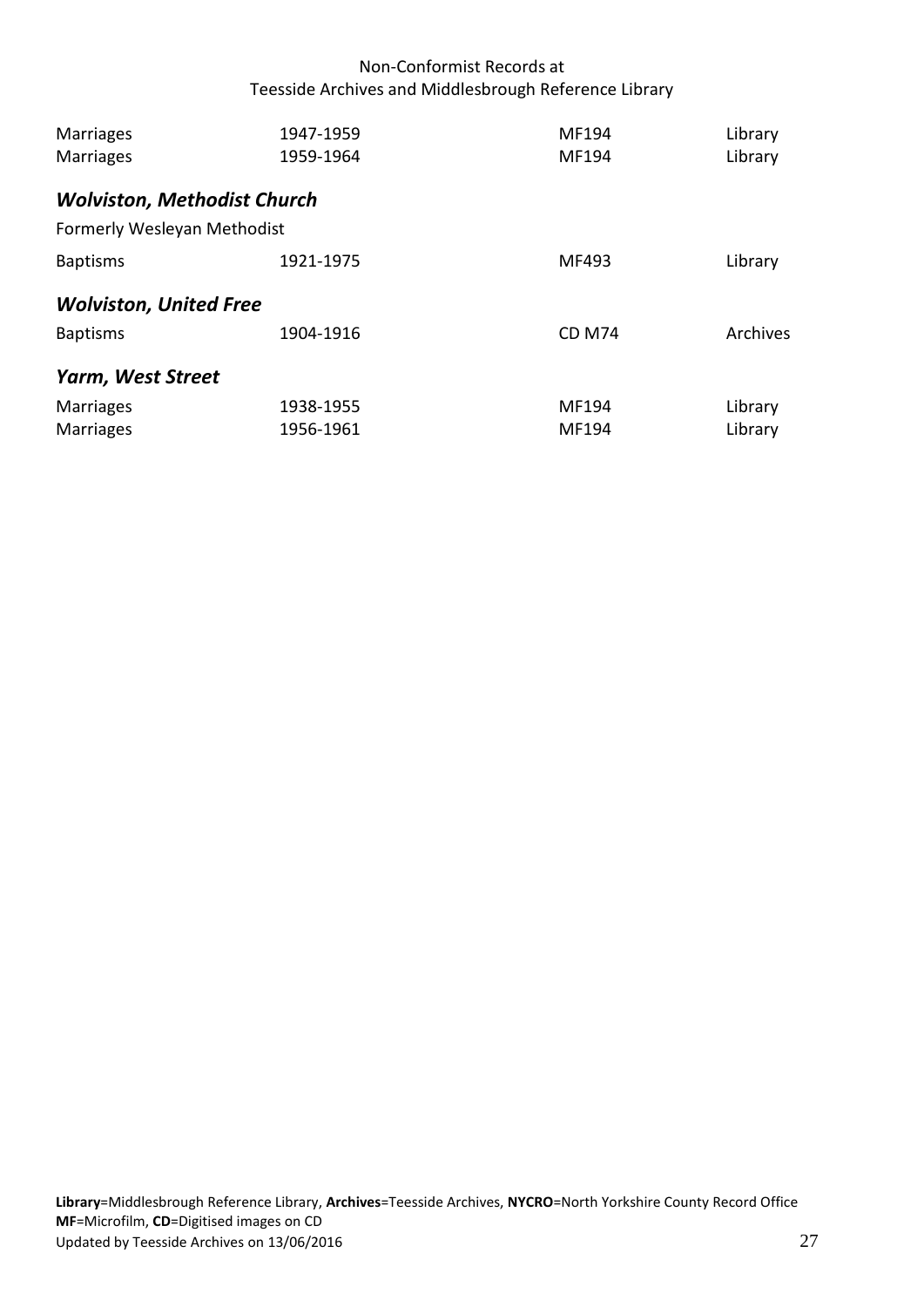Marriages 1987-1990 Original Only: R/UR/E/1/1 Archives

# <span id="page-27-0"></span>**United Reformed Church**

## <span id="page-27-1"></span>*Eston, (Evangelical) Congregational Church, High Street*

<span id="page-27-6"></span><span id="page-27-5"></span><span id="page-27-4"></span><span id="page-27-3"></span><span id="page-27-2"></span>

| <b>Marriages</b>                                                   | 1990-2005 | Original Only: R/UR/E/1/2                                       | Archives |
|--------------------------------------------------------------------|-----------|-----------------------------------------------------------------|----------|
| <b>Hartlepool, United Presbyterian Church</b>                      |           |                                                                 |          |
| Becoming St. John's Presbyterian Church 1883                       |           |                                                                 |          |
| <b>Baptisms</b>                                                    | 1899-1943 | CD <sub>NC2</sub>                                               | Archives |
| Marriages                                                          | 1899-1938 | CD <sub>NC3</sub>                                               | Archives |
| Deaths                                                             | 1898-1940 | CD <sub>NC4</sub>                                               | Archives |
| Hartlepool, Belle Vue Congregational/United Reformed Church        |           |                                                                 |          |
| Marriages                                                          | 1924-1933 | CD <sub>NC5</sub>                                               | Archives |
| Marriages                                                          | 1933-1938 | CD <sub>NC5</sub>                                               | Archives |
| Marriages                                                          | 1938-1984 | CD <sub>NC5</sub>                                               | Archives |
|                                                                    |           | Hartlepool, Durham Street Congregational/United Reformed Church |          |
| <b>Baptisms</b>                                                    | 1863-1875 | CD <sub>NC6</sub>                                               | Archives |
| <b>Baptisms</b>                                                    | 1883-1885 | CD <sub>NC6</sub>                                               | Archives |
| <b>Baptisms</b>                                                    | 1877-1940 | CD <sub>NC6</sub>                                               | Archives |
| <b>Baptisms</b>                                                    | 1944-1960 | CD <sub>NC6</sub>                                               | Archives |
| <b>Baptisms</b>                                                    | 1960-1971 | CD <sub>NC6</sub>                                               | Archives |
| <b>Baptisms</b>                                                    | 1971-2000 | CD <sub>NC6</sub>                                               | Archives |
| <b>Blessing of Babies</b>                                          | 1975-1998 | CD <sub>NC6</sub>                                               | Archives |
| Marriages                                                          | 1929-1933 | CD <sub>NC7</sub>                                               | Archives |
| Marriages                                                          | 1933-1942 | CD <sub>NC7</sub>                                               | Archives |
| Marriages                                                          | 1942-1950 | CD <sub>NC7</sub>                                               | Archives |
| <b>Marriages</b>                                                   | 1950-1964 | CD NC7                                                          | Archives |
| Marriages                                                          | 1964-1971 | CD <sub>NC7</sub>                                               | Archives |
| Marriages                                                          | 1972-1979 | CD NC7                                                          | Archives |
| Marriages                                                          | 1979-1982 | CD <sub>NC7</sub>                                               | Archives |
| Marriages                                                          | 1982-1997 | CD NC7                                                          | Archives |
| <b>Lingdale Congregational Church later United Reformed Church</b> |           |                                                                 |          |
| <b>Baptisms</b>                                                    | 1878-1907 | CD NC8                                                          | Archives |
| <b>Burials</b>                                                     | 1881-1903 | CD NC8                                                          | Archives |
| <b>Loftus, United Reformed Church</b>                              |           |                                                                 |          |
| Formerly Loftus Ebenezer, Loftus Congregational Chapel             |           |                                                                 |          |
| <b>Baptisms</b>                                                    | 1879-1968 | CD <sub>NC9</sub>                                               | Archives |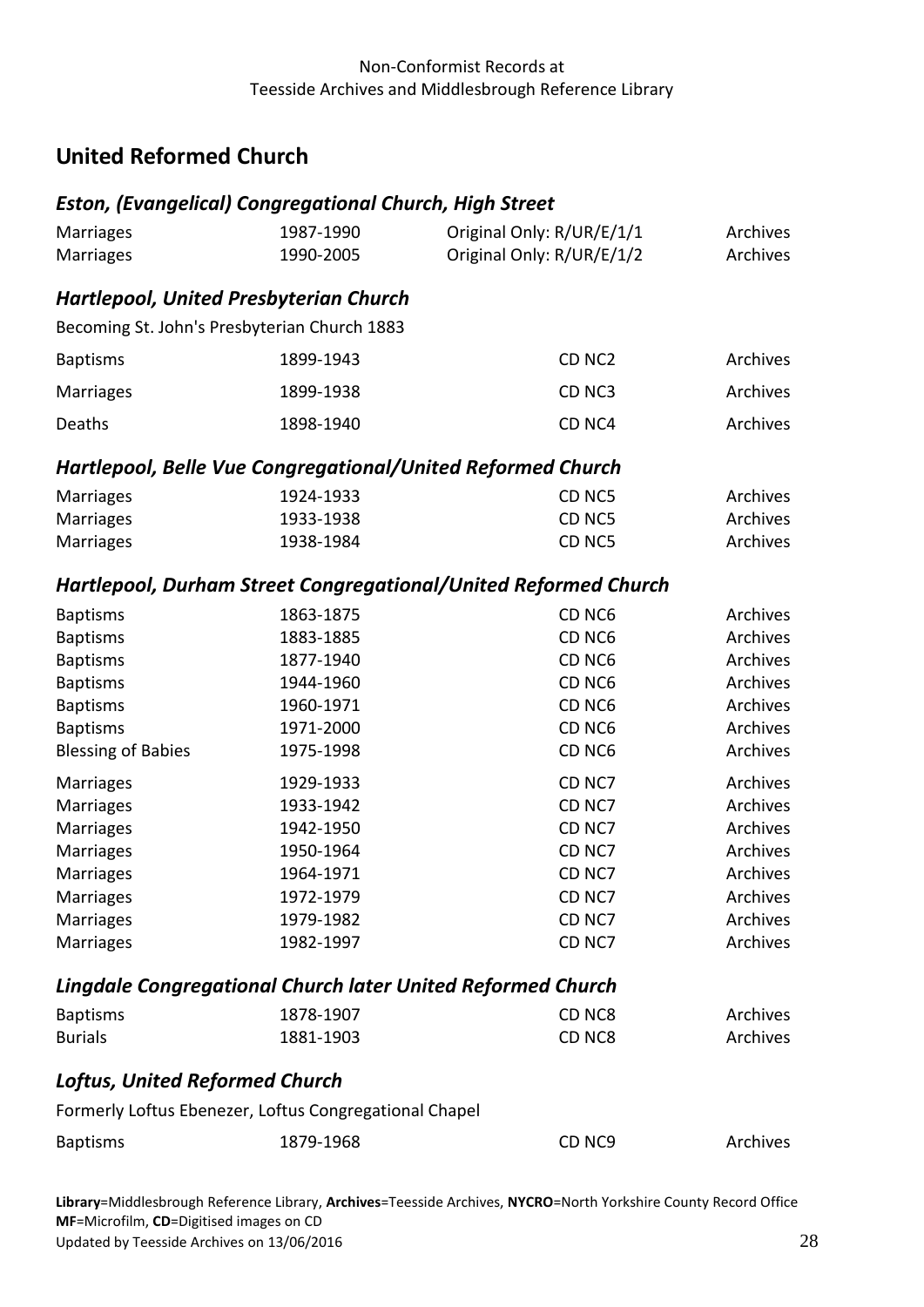| <b>Baptisms</b> | 1968-2002 | CD <sub>NC9</sub> | Archives |
|-----------------|-----------|-------------------|----------|
| Marriages       | 1893-1902 | <b>CD NC10</b>    | Archives |
| Marriages       | 1901-1928 | <b>CD NC10</b>    | Archives |
| Marriages       | 1929-1938 | <b>CD NC10</b>    | Archives |
| Marriages       | 1938-1957 | <b>CD NC10</b>    | Archives |
| Marriages       | 1957-1995 | CD NC10           | Archives |
| Marriages       | 1996-2000 | <b>CD NC10</b>    | Archives |

## <span id="page-28-0"></span>*Linthorpe, United Reformed Church, Middlesbrough*

| Church Book      | 1838-1870*                                             | CD NC11                       | Archives |
|------------------|--------------------------------------------------------|-------------------------------|----------|
| Church Book      | 1870-1877*                                             | CD NC11                       | Archives |
| Church Book      | 1877-1899*                                             | CD NC11                       | Archives |
| Church Book      | 1899-1911*                                             | CD NC11                       | Archives |
|                  | *Various content including some baptisms and marriages |                               |          |
| <b>Marriages</b> | 1843-1849*                                             | <b>CD NC12</b>                | Archives |
| <b>Marriages</b> | 1901-1907                                              | <b>CD NC12</b>                | Archives |
| <b>Marriages</b> | 1907-1913                                              | <b>CD NC12</b>                | Archives |
| <b>Marriages</b> | 1913-1921                                              | <b>CD NC12</b>                | Archives |
| <b>Marriages</b> | 1921-1927                                              | <b>CD NC12</b>                | Archives |
| <b>Marriages</b> | 1928-1958                                              | <b>CD NC12</b>                | Archives |
| Marriages        | 1958-1966                                              | CD NC12                       | Archives |
| Marriages        | 1986-2010                                              | Original Only: R/UR/M(L)/23/7 | Archives |

#### <span id="page-28-1"></span>*Middlesbrough, Trinity Presbyterian Church*

| <b>Baptisms</b><br><b>Baptisms</b> | 1871-1913<br>1926-1932 | CD NC <sub>13</sub><br>CD NC <sub>13</sub> | Archives<br>Archives |
|------------------------------------|------------------------|--------------------------------------------|----------------------|
| Marriages                          | 1874-1875              | CD NC <sub>13</sub>                        | Archives             |
| Marriages                          | 1929-1931              | CD NC <sub>13</sub>                        | Archives             |

## <span id="page-28-2"></span>*Redcar, Presbyterian Church*

| Marriages | 1950-1954 | CD NC14 | Archives |
|-----------|-----------|---------|----------|
| Marriages | 1958-1964 | CD NC14 | Archives |
| Marriages | 1964-1967 | CD NC14 | Archives |

#### <span id="page-28-3"></span>*Saltburn, Congregational Church, Pearl Street*

<span id="page-28-5"></span><span id="page-28-4"></span>

| <b>Marriages</b> | 1903-1940                                          | CD NC <sub>15</sub> | <b>Archives</b> |
|------------------|----------------------------------------------------|---------------------|-----------------|
| <b>Marriages</b> | 1941-1958                                          | <b>CD NC15</b>      | Archives        |
|                  | South Bank, (Nelson Street) Presbyterian Church    |                     |                 |
| <b>Baptisms</b>  | 1926-1951                                          | CD <sub>NC16</sub>  | <b>Archives</b> |
|                  | <b>Stockton, Congregational Church Norton Road</b> |                     |                 |
| <b>Baptisms</b>  | 1850-1941                                          | MF959               | Library         |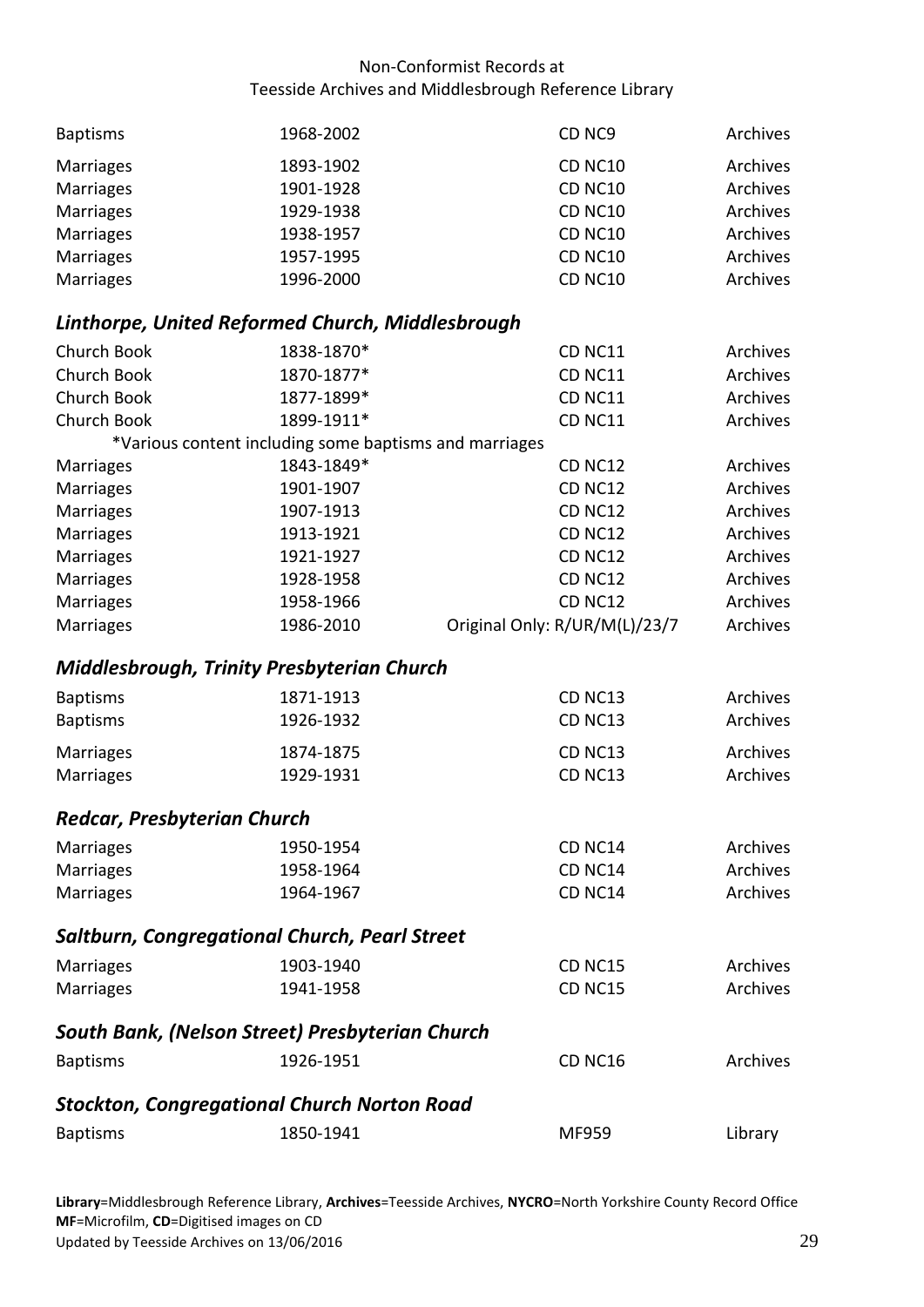| Marriages | 1895-1926 | MF959               | Library  |
|-----------|-----------|---------------------|----------|
| Marriages | 1965-1972 | CD NC <sub>17</sub> | Archives |

## <span id="page-29-0"></span>*Yarm Road United Reformed Church, Stockton*

| <b>Baptisms</b><br><b>Baptisms</b><br><b>Baptisms</b> | 1881-1943<br>1948-1963<br>1963-1987 | MF801<br>MF801<br>MF801 | Library<br>Library<br>Library |
|-------------------------------------------------------|-------------------------------------|-------------------------|-------------------------------|
| <b>Marriages</b>                                      | 1881-1943                           | MF801                   | Library                       |
| <b>Marriages</b>                                      | 1948-1963                           | MF801                   | Library                       |
| <b>Marriages</b>                                      | 1964-1989                           | MF801                   | Library                       |
| <b>Marriages</b>                                      | 1965-1973                           | CD NC18                 | Archives                      |
| <b>Marriages</b>                                      | 1973-1980                           | CD NC18                 | Archives                      |
| <b>Marriages</b>                                      | 1981-1989                           | CD NC18                 | Archives                      |
| <b>Burials</b>                                        | 1911-1943                           | MF801                   | Library                       |
| <b>Burials</b>                                        | 1949-1956                           | MF801                   | Library                       |

## <span id="page-29-1"></span>*Thornaby, Congregational Church, Mansfield Street later United Reformed Church*

| <b>Baptisms</b> | 1893-1920 | CD NC19             | Archives |
|-----------------|-----------|---------------------|----------|
| <b>Baptisms</b> | 1912-1916 | CD NC <sub>19</sub> | Archives |
| Marriages       | 1896-1913 | CD NC <sub>19</sub> | Archives |
| Marriages       | 1913-1915 | CD NC <sub>19</sub> | Archives |
| <b>Burials</b>  | 1894-1920 | <b>CD NC19</b>      | Archives |
| <b>Burials</b>  | 1912-1916 | CD NC19             | Archives |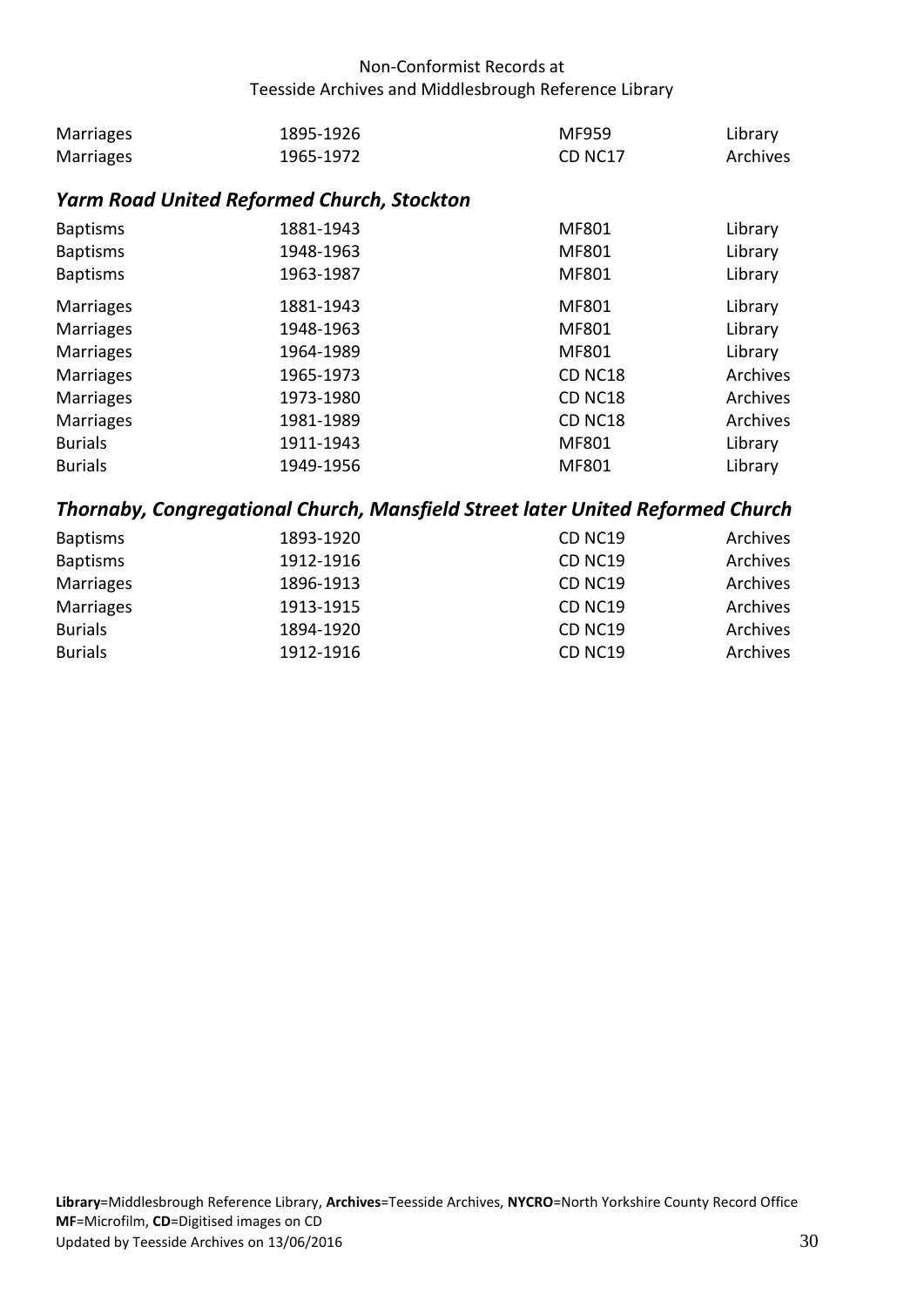<span id="page-30-8"></span><span id="page-30-7"></span><span id="page-30-6"></span><span id="page-30-5"></span><span id="page-30-4"></span><span id="page-30-3"></span><span id="page-30-2"></span><span id="page-30-1"></span><span id="page-30-0"></span>

| <b>Baptist</b>                   |                                              |                            | R/B/H     |
|----------------------------------|----------------------------------------------|----------------------------|-----------|
| <b>Hartlepool, Regent Street</b> |                                              |                            |           |
| <b>Baptisms</b>                  | 1850-1914                                    | CD <sub>NC1</sub>          | Archives  |
|                                  | <b>South Bank, Normanby Road Baptist</b>     |                            |           |
| <b>Baptisms</b>                  | 1893-1897                                    | CD NC22                    | Archives  |
| <b>Brethren</b>                  |                                              |                            | R/Breth/H |
|                                  | Brethren, Hartlepool Bethesda Park Road      |                            |           |
| <b>Marriages</b>                 | 1982-1991                                    | Original only: R/BRETH/H/1 | Archives  |
| <b>Jewish</b>                    |                                              |                            | R/J/M     |
| <b>Middlesbrough Synagogue</b>   |                                              |                            |           |
| <b>Marriages</b>                 | 1871-1934                                    | CD <sub>NC20</sub>         | Archives  |
| <b>Marriages</b>                 | 1934-1947                                    | CD NC <sub>20</sub>        | Archives  |
| Marriages                        | 1947-1953                                    | CD NC20                    | Archives  |
| Marriages                        | 1954-1978                                    | CD NC <sub>20</sub>        | Archives  |
| Marriages                        | 1984                                         | CD NC <sub>20</sub>        | Archives  |
| Marriages                        | 1944-1957*                                   | CD NC <sub>20</sub>        | Archives  |
|                                  | *Marriages solemnized after a civil ceremony |                            |           |
|                                  |                                              |                            |           |
|                                  | <b>Seventh Day Adventist Church</b>          |                            | R/SDA/M   |
|                                  | Seventh Day Adventist Church, Middlesbrough  |                            |           |
| <b>Marriages</b>                 | 2000-2005                                    | Original Only: R/SDA/M/1/1 | Archives  |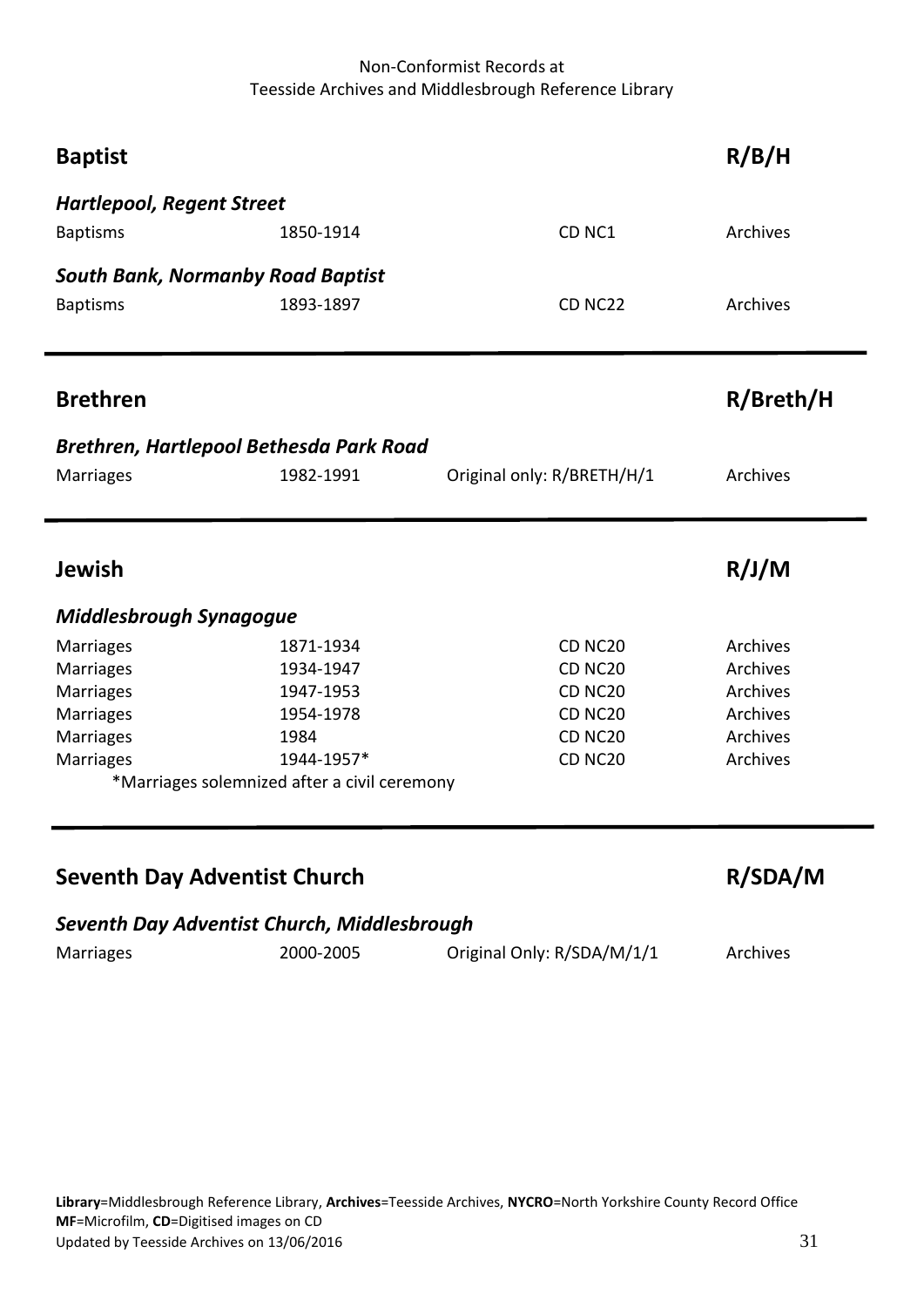<span id="page-31-3"></span><span id="page-31-2"></span><span id="page-31-1"></span><span id="page-31-0"></span>

| <b>Salvation Army</b>                                            |           |                            | <b>R/SA</b>     |
|------------------------------------------------------------------|-----------|----------------------------|-----------------|
| <b>Salvation Army Hall, Broadway, Grangetown</b>                 |           |                            |                 |
| <b>Marriages</b>                                                 | 1997-1998 | Original Only: R/SA/G/1    | Archives        |
| <b>Salvation Army Hall, Bolckow Street, Eston</b>                |           |                            |                 |
| <b>Marriages</b>                                                 | 1989-1993 | CD NC <sub>21</sub>        | <b>Archives</b> |
| Salvation Army Hall, Westgate, Guisborough                       |           |                            |                 |
| <b>Marriages</b>                                                 | 1993-2011 | Original Only: R/SA/GU/1/1 | <b>Archives</b> |
| Salvation Army Hall, The Citadel, Southfield Road, Middlesbrough |           |                            |                 |
| <b>Marriages</b>                                                 | 1986-2006 | Original Only: R/SA/M/1/1  | Archives        |
|                                                                  |           |                            |                 |
| <b>South Bank Mission</b>                                        |           |                            |                 |
| <b>Marriages</b>                                                 | 1991-1996 | Original Only: R/SBM/1/1   | Archives        |
|                                                                  |           |                            |                 |

## <span id="page-31-6"></span><span id="page-31-5"></span><span id="page-31-4"></span>**Quaker**

#### <span id="page-31-7"></span>*Guisborough Monthly Meetings*

<span id="page-31-9"></span><span id="page-31-8"></span>

|           | Index Only                                                                                                                                                                                           | <b>NYCRO</b>                                                  |
|-----------|------------------------------------------------------------------------------------------------------------------------------------------------------------------------------------------------------|---------------------------------------------------------------|
|           | Index Only                                                                                                                                                                                           | <b>NYCRO</b>                                                  |
|           | Index Only                                                                                                                                                                                           | <b>NYCRO</b>                                                  |
|           |                                                                                                                                                                                                      |                                                               |
| 1803-1952 | Index Only                                                                                                                                                                                           | <b>NYCRO</b>                                                  |
|           |                                                                                                                                                                                                      |                                                               |
| 1760-1779 | Original Only: R/Q/Y/1                                                                                                                                                                               | Archives                                                      |
| 1760-1780 | Original Only: R/Q/Y/1                                                                                                                                                                               | Archives                                                      |
|           | Baptisms, Marriages, Burials 1650-1750<br>Baptisms, Marriages, Burials 1744-1793<br>Baptisms, Marriages, Burials 1738-1966<br><b>Quaker Burial Ground, Norton</b><br><b>Society of Friends, Yarm</b> | Original records held at North Yorkshire County Record Office |

## <span id="page-31-10"></span>**Jehovah's Witnesses R/JKH**

#### <span id="page-31-11"></span>*Kingdom Hall, Westbourne Grove, Middlesbrough*

| <b>Marriages</b> | 1988-2013 | Original Only: R/JKH/1 | Archives |
|------------------|-----------|------------------------|----------|
|                  |           |                        |          |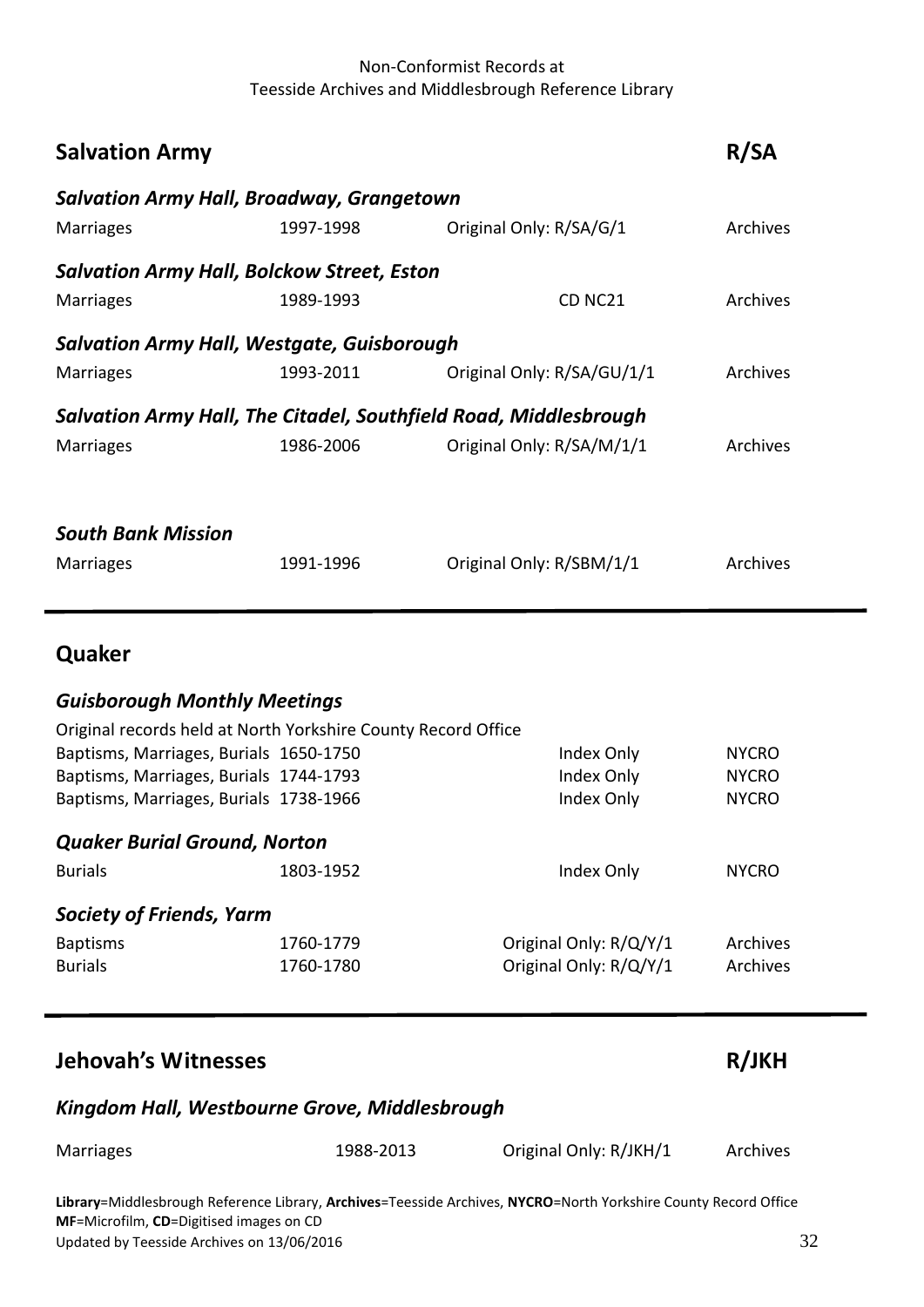# <span id="page-32-0"></span>**Non-Parochial Records**

Held on film only (no originals)

## <span id="page-32-1"></span>*Stokesley and Guisborough Independent Chapel*

<span id="page-32-7"></span><span id="page-32-6"></span><span id="page-32-5"></span><span id="page-32-4"></span><span id="page-32-3"></span><span id="page-32-2"></span>

| Founded 1798                                                        |            |                          |       |                                                                                     |  |
|---------------------------------------------------------------------|------------|--------------------------|-------|-------------------------------------------------------------------------------------|--|
| Held on film only (no originals)                                    |            |                          |       |                                                                                     |  |
| <b>Baptisms</b>                                                     | 1835-1837  |                          | MF201 | Library                                                                             |  |
| <b>Stokesley and Guisborough Wesleyan Chapel</b>                    |            |                          |       |                                                                                     |  |
| Founded 1770                                                        |            |                          |       |                                                                                     |  |
| Held on film only (no originals)                                    |            |                          |       |                                                                                     |  |
| <b>Baptisms</b>                                                     | 1831-1837  |                          | MF201 | Library                                                                             |  |
| <b>Guisborough Ebenezer Chapel (Independent)</b>                    |            |                          |       |                                                                                     |  |
| Founded 1811                                                        |            |                          |       |                                                                                     |  |
| Held on film only (no originals)                                    |            |                          |       |                                                                                     |  |
| <b>Baptisms</b>                                                     | 1824-1836  |                          | MF201 | Library                                                                             |  |
|                                                                     |            |                          |       | Guisborough Ebenezer Chapel (Independent) and Stokelsey Bethel Chapel (Independent) |  |
| Guisborough Ebenezer Chapel (Independent) founded 1798              |            |                          |       |                                                                                     |  |
| Held on film only (no originals)                                    |            |                          |       |                                                                                     |  |
| <b>Baptisms</b>                                                     | 1799-1834  |                          | MF201 | Library                                                                             |  |
|                                                                     |            |                          |       |                                                                                     |  |
| <b>Stockton, Green Dragon Yard and West Row Independent Chapels</b> |            |                          |       |                                                                                     |  |
| Founded 1799                                                        |            |                          |       |                                                                                     |  |
| Held on film only (no originals)                                    |            |                          |       |                                                                                     |  |
| <b>Baptisms</b>                                                     | 1799-1816  | Index                    | MF201 | Library                                                                             |  |
| <b>Baptisms</b>                                                     | 1820-1836  | Index                    | MF201 | Library                                                                             |  |
| <b>Stockton, High Street - Presbyterian Chapel</b>                  |            |                          |       |                                                                                     |  |
| Founded 1688                                                        |            |                          |       |                                                                                     |  |
| Held on film only (no originals)                                    |            |                          |       |                                                                                     |  |
| <b>Baptisms</b>                                                     | 1688-1779* | Transcript               | MF201 | Library                                                                             |  |
|                                                                     |            | *Includes 1688 marriages |       |                                                                                     |  |
| <b>Baptisms</b>                                                     | 1779-1836  |                          | MF201 | Library                                                                             |  |
|                                                                     |            |                          |       |                                                                                     |  |
| <b>Stockton, Brunswick Chapel - Wesleyan</b>                        |            |                          |       |                                                                                     |  |
| Founded 1824                                                        |            |                          |       |                                                                                     |  |
| Held on film only (no originals)                                    |            |                          |       |                                                                                     |  |
| <b>Baptisms</b>                                                     | 1824-1837  |                          | MF201 | Library                                                                             |  |
| <b>Baptisms</b>                                                     | 1838-1858  |                          | MF201 | Library                                                                             |  |
|                                                                     |            |                          |       |                                                                                     |  |